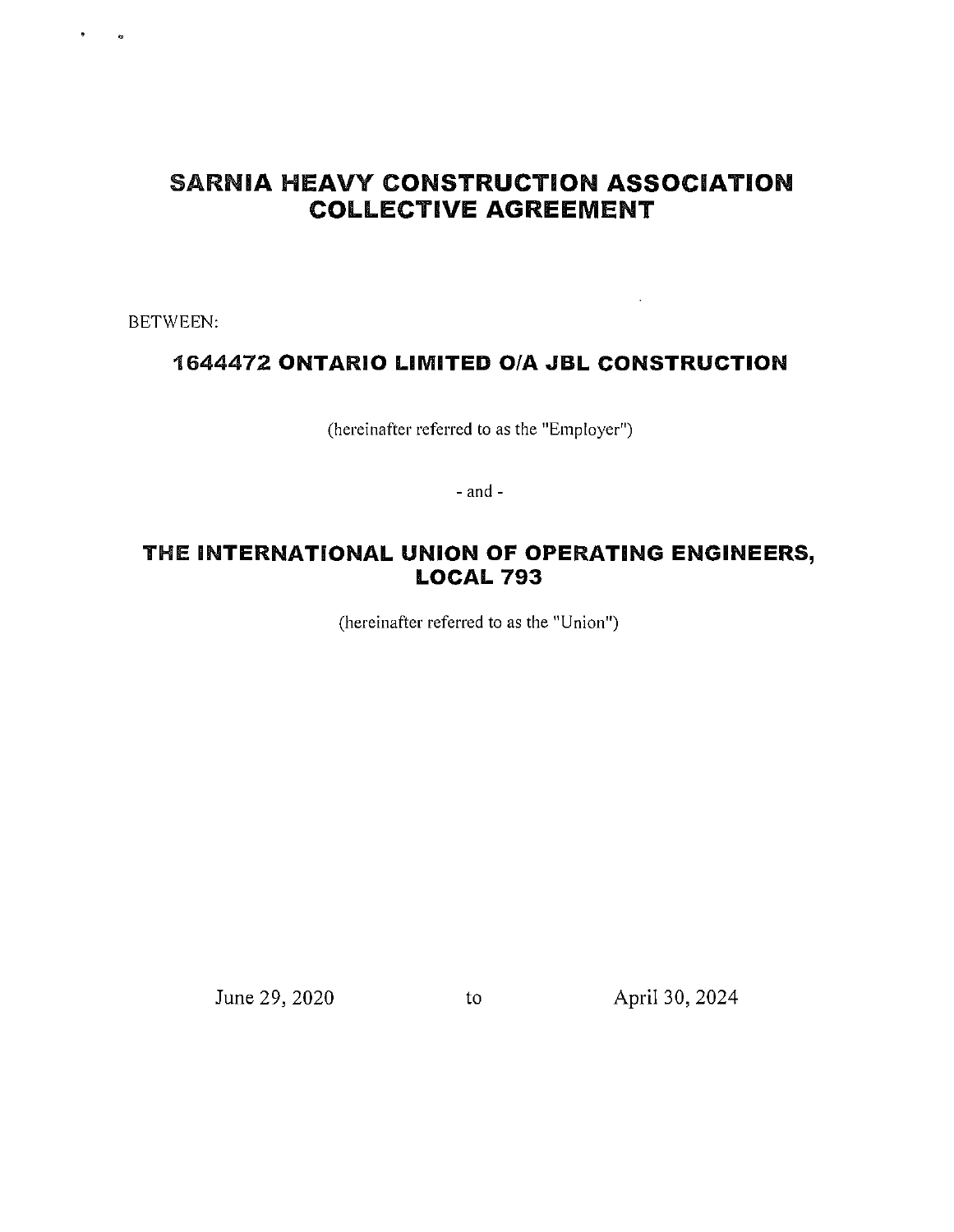# **TABLE OF CONTENTS**

 $\boldsymbol{r}$ 

¥.

SCHEDULE "A"

Page 2 of 30<br>Sarnia Heavy Construction Association Collective Agreement 2020-2024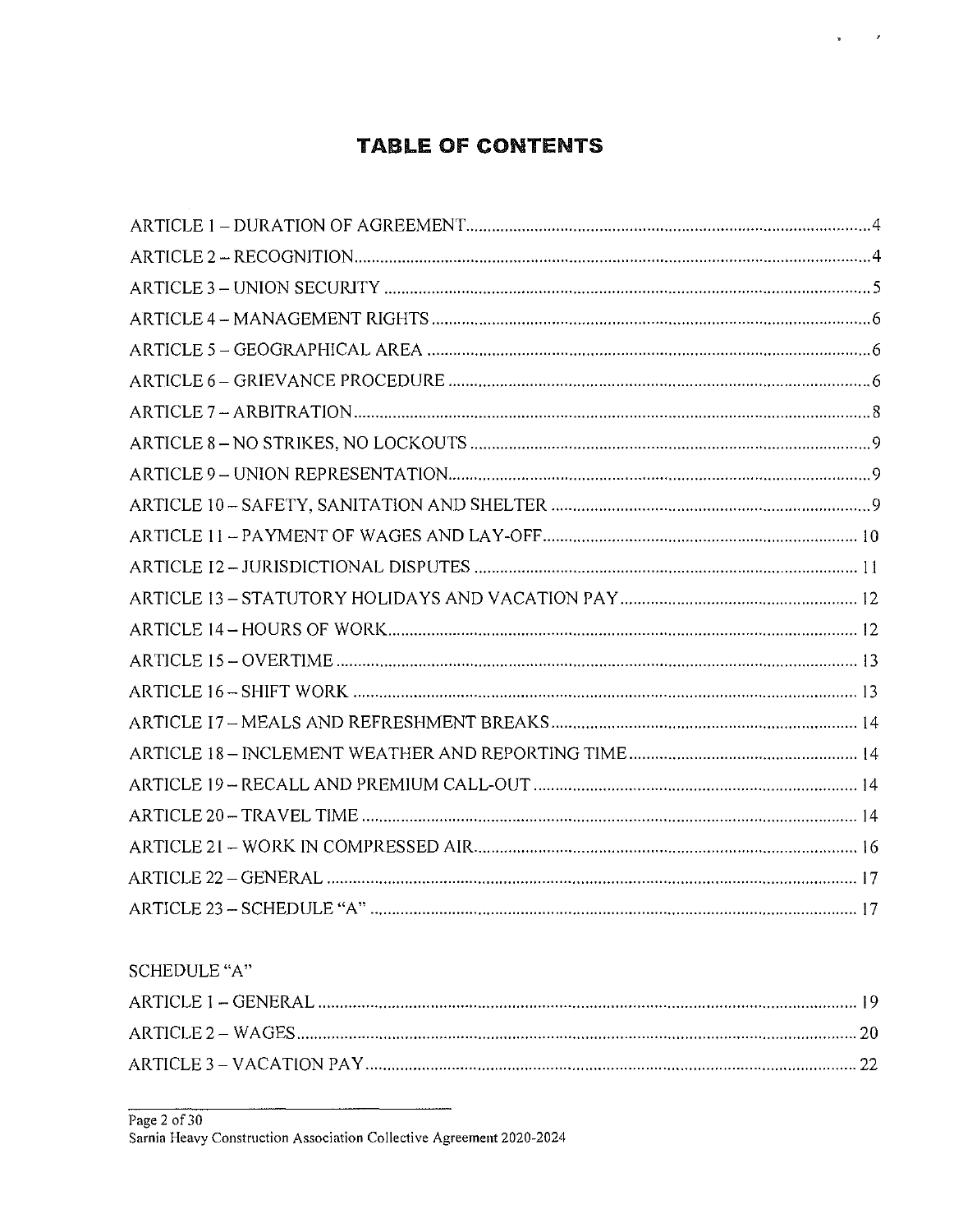$\lambda_{\rm{max}}$  ,  $\lambda_{\rm{max}}$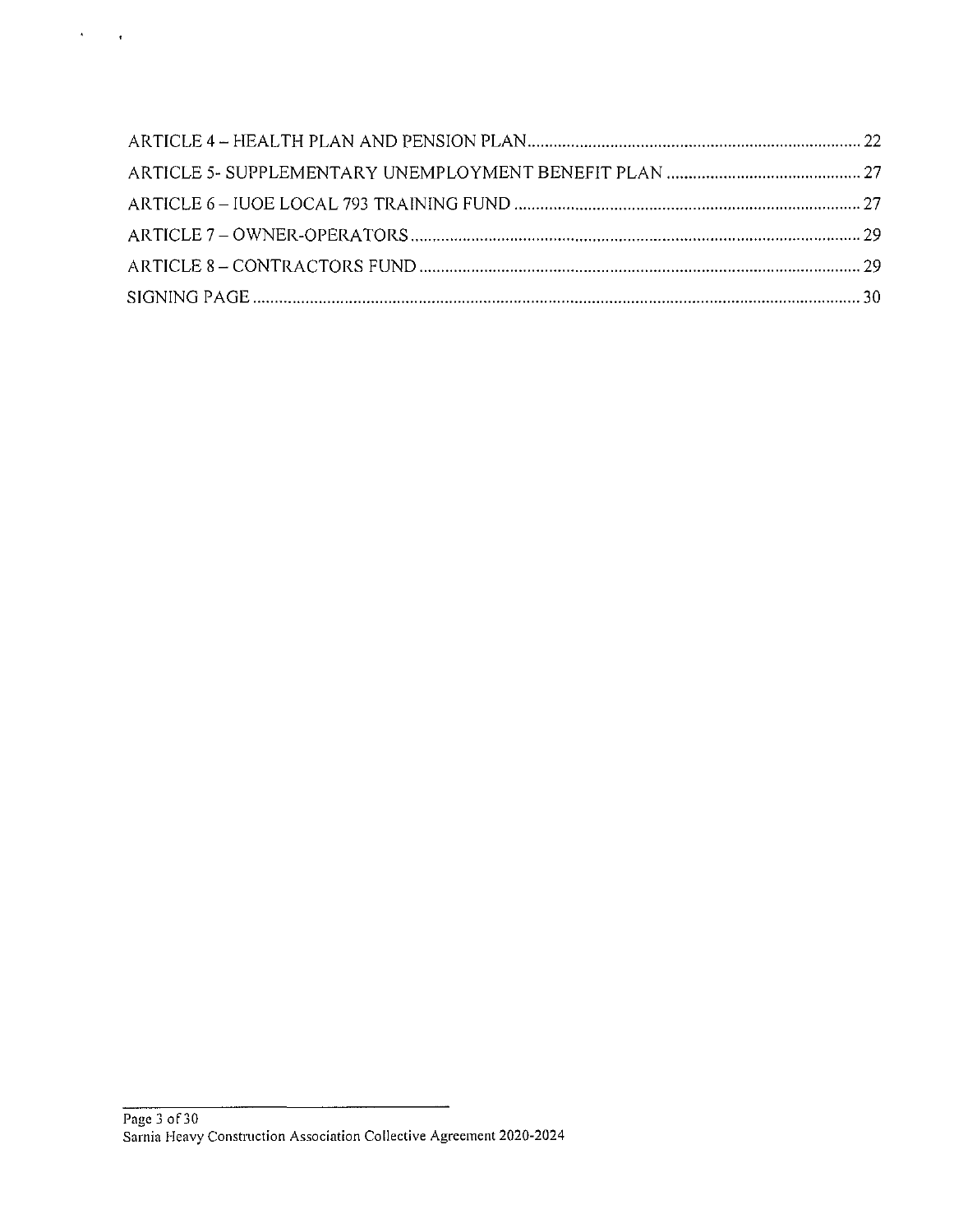WHEREAS the Union and the Employer are desirous of establishing a collective agreement with respect to employees of Employers engaged in the construction industry, to provide uniform interpretation, application and administration of the relationship established.

WHEREAS the Union is entitled to represent employees of the Employer; and,

WHEREAS the Employer and the Union are bound to a current Collective Agreement governing the terms and conditions of employment for employees engaged in the work and classifications coming within the scope of said Agreement; and,

WHEREAS the parties wish to provide for the orderly renewal of said Agreement from time to time;

#### NOW THEREFORE THE PARTIES AGREE AS FOLLOWS:

The Employer and the Union hereby acknowledge and agree to recognize, observe and be bound by all of the terms, conditions, provisions (both monetary and non-monetary), appendices, schedules and memoranda set forth in and forming part of the Collective Agreement between the Union and the contractors represented by The Sarnia Heavy Construction Association applicable to the sectors as defined in Article **14.1** herein, including all renewals thereof, as if the same were made between the Union and the Employer.

#### IT IS EXPRESSLY AGREED AND DECLARED BY AND BETWEEN THE PARTIES HERETO AS FOLLOWS:

#### ARTICLE 1 - DURATION OF AGREEMENT

1.1 This Agreement shall become effective on the  $29<sup>th</sup>$  day of June, 2020, and shall continue to remain in effect until the  $30<sup>th</sup>$  day of April, 2024, and shall continue in force from year to year thereafter unless either party shall furnish the other with notice of termination, or proposed revision of this Agreement within one hundred and twenty ( 120) days before the  $30<sup>th</sup>$  day of April, 2024, in a like period in any year thereafter.

#### ARTICLE 2 - RECOGNITION

2.1 The Employer recognizes the Union as the exclusive bargaining agent for all employees of the Employer in all sectors of the construction industries in the Province of Ontario engaged in work covered by the schedules and classifications set out in this Agreement, and any additional classifications as may be agreed to by the patties, save and except nonworking foremen and persons above that rank.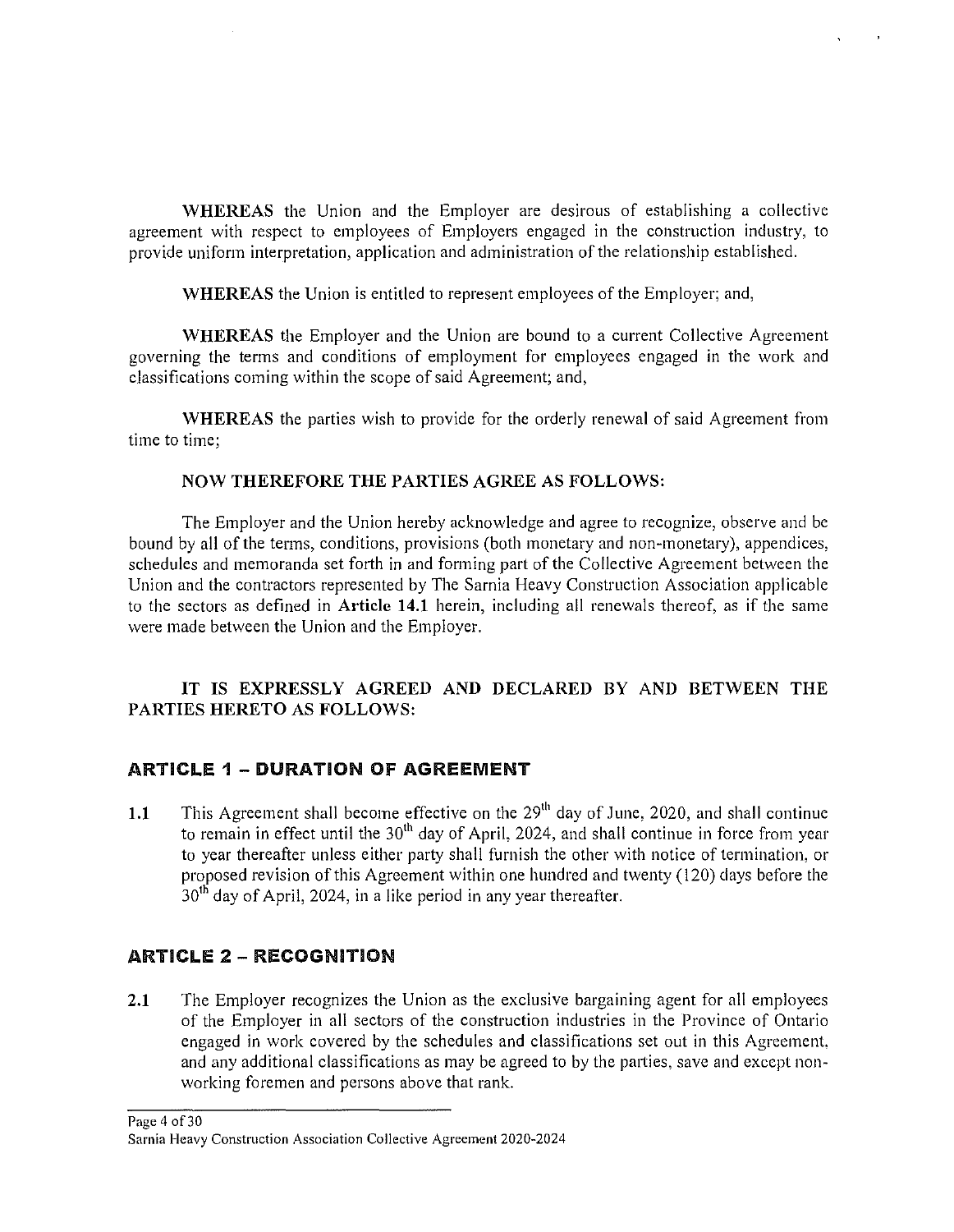## **ARTICLE 3 - UNION SECURITY**

- 3.1 a) The Employer agrees that whenever it requires personnel to perform work covered by this Agreement, it shall first call the Union office for its requirements.
	- b) If the Union cannot supply qualified, competent personnel within forty-eight (48) hours (excluding Saturdays, Sundays and Statutory Holidays), the Employer may hire such personnel from any other source.
	- c) The Employer shall have the prerogative when adding to its workforce, to first rehire former regular employees who have been employed by the Employer for at least three (3) of the preceding twelve months.
- 3.2 All personnel shall be required to have a clearance card issued by the Union before they start to work, unless other arrangements are made with the Union dispatcher. Such clearance card will not be unreasonably withheld.
- 3.3 Employees working under this Agreement shall be members of the Union in good standing, or make application to become members of the Union within seven (7) days of hiring or be replaced upon written request by the Union.
- 3.4 The Employer agrees to engage only those sub-contractors at the job site or at the Employer's shop who are in contractual relations with the Union to perform work set out in the classifications of this Agreement or as otherwise agreed to by the parties. This shall include repair, maintenance and service work at the job site or at the Employer's shop, excluding warranty work on site or at the Employer's shop
- 3.5 a) As a condition of employment, all employees shall authorize the Employer to deduct monthly Union dues, working dues, initiation fees and annual assessments from each employee on the first pay period of the month.

The Union shall notify, in writing, the Employer, of the amounts and any changes thereto of the above mentioned deductions.

- b) All dues, fees and assessments so deducted shall be remitted together with pension and/or benefit contributions as set out in this Agreement on or before the  $15<sup>th</sup>$  day of the month following the month in which such deductions were made. The Employer shall, when making this remittance to the Union, identify employees both by name and social insurance number and indicate the amount deducted from each employee on forms supplied by the Union.
- 3.6 At the request of either party, the Employer or the Union may ask for a pre-job meeting providing the project amount is over two hundred fifty thousand dollars (\$250,000).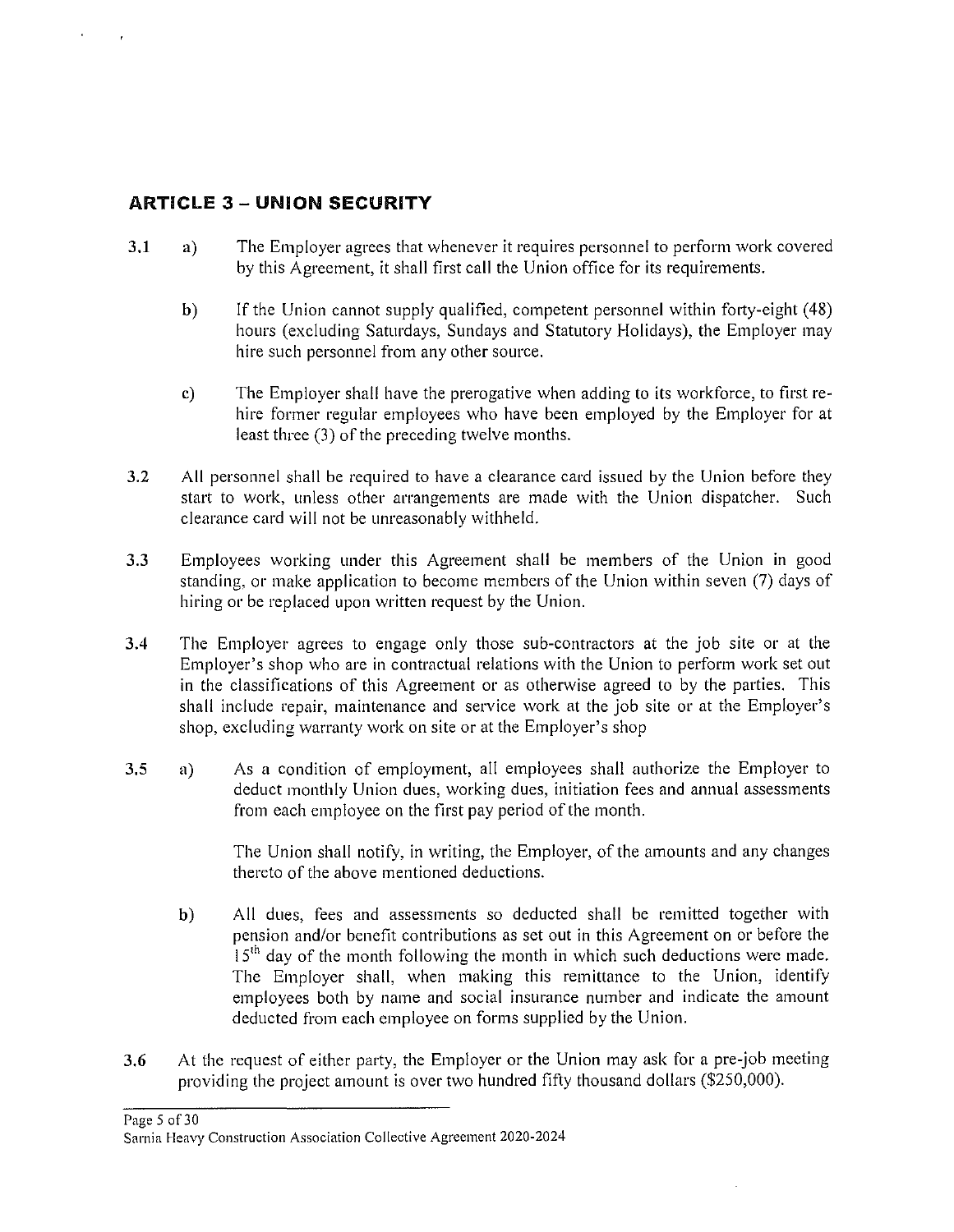#### ARTICLE 4 - MANAGEMENT RIGHTS

- 4.1 The Union agrees and acknowledges that the Employer has the exclusive right to manage the business and to exercise such right without restriction, save and except such prerogatives of management as may be specifically modified by the terms and conditions of this Agreement.
	- a) To determine qualification, classify, transfer, hire, direct, promote, demote, layoff, discipline and discharge employees for just cause and to increase and decrease working forces in accordance with the terms of this Agreement.
	- b) To determine the materials to be used, design of the products to be handled, facilities and equipment required, scheduling of work and locations of equipment.
	- c) To determine the rules and regulations to be observed by the employees, violations of which may be the cause for discipline and may include discharge.
- 4.2 The Employer recognizes that the employee and the Union have recourse through the grievance procedure if they feel that the Employer has exercised any of the foregoing rights contrary to the terms of this Agreement.

At the request of the employee concerned, incidents of alleged discharge for cause shall be in writing.

#### ARTICLE 5 - GEOGRAPHICAL AREA

- 5.1 This Agreement shall be effective within the County of Lambton.
- 5.2 Wages and conditions as outlined in this Agreement shall be effective within Labour Board Area 2 (County of Lambton) as defined by the Labour Relations Board.
- 5.3 If an Employer works in other areas of the Province of Ontario, where there exists an agreement between a contractor or association of contractors and the Union, the Employer agrees to abide by the wage rates and conditions of the said agreement.

#### **ARTICLE 6 - GRIEVANCE PROCEDURE**

- 6.1 There shall be an earnest effort on the part of both parties to this Agreement, to settle promptly through the procedure set out herein, any complaints, grievances, or disputes arising from the interpretation, application or administration of this Agreement.
- 6.2 All grievances to be dealt with under Step 2 below, shall be in writing, on forms supplied by the Union and signed by the employee having such grievance.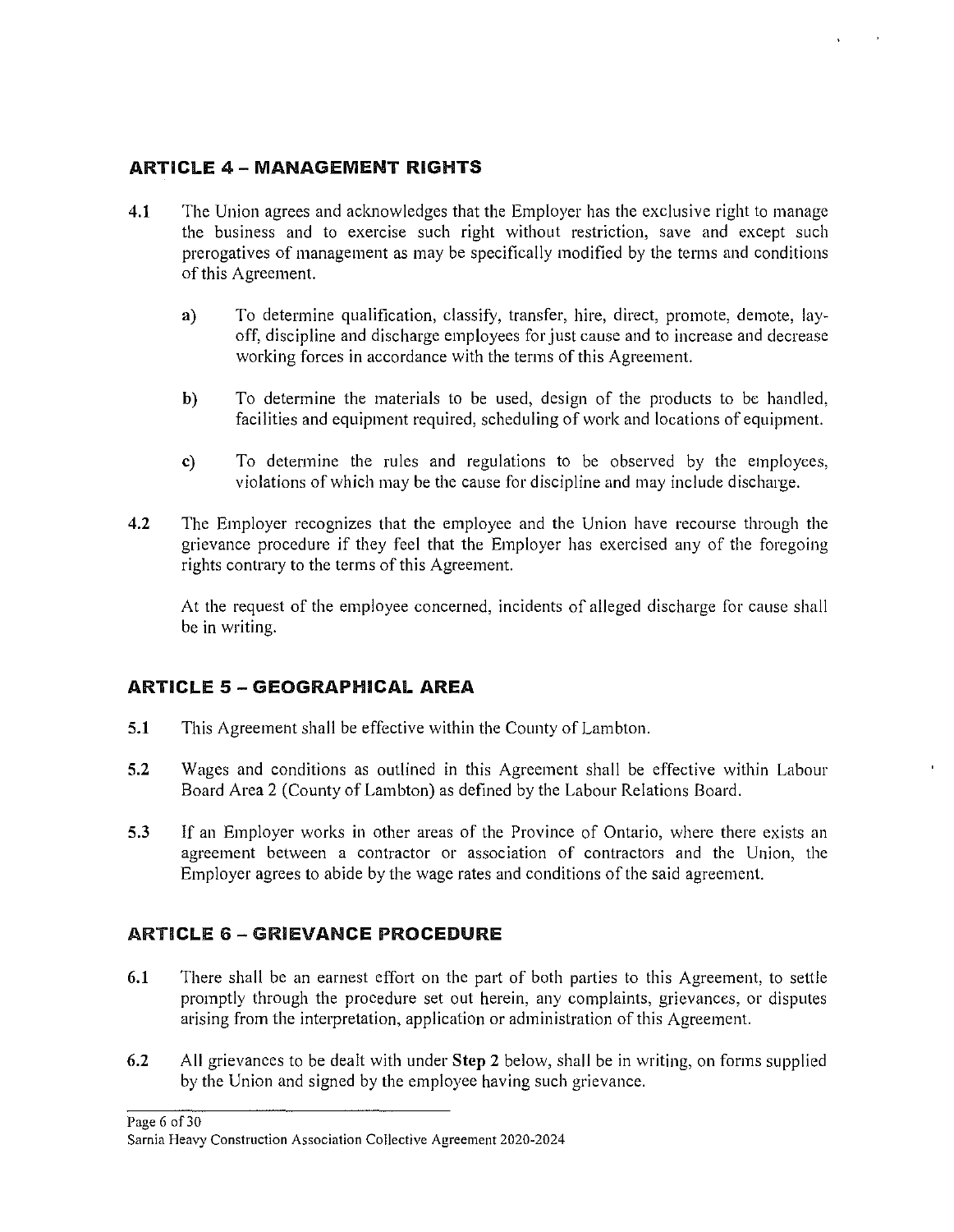#### **ARTICLE 6 - GRIEVANCE PROCEDURE-** cont'd

- 6.3 Written grievances, to be valid, shall set out the nature of the grievance, the article or articles alleged to have been violated and the nature of the remedy sought and shall not be subject to change at later steps except by mutual agreement in writing with the Employer, or in the case of remedy, an Arbitration Board.
- 6.4 In determining the time which is allowed in the various steps of **Article 6** and 7, Saturday, Sunday and Statutory Holidays shall be excluded and any time limits may be extended by mutual agreement in writing.
- 6.5 If advantage of the provisions of **Article** 6 and 7 hereof is not taken within the time limits specified or as extended in writing as set out above, the grievance shall be deemed to have been abandoned and may not be re-opened.
- 6.6 The Employer shall designate and name the official to whom a written grievance 1s submitted at **Step 2.**
- 6.7 **a)**  It is understood and agreed that an employee does not have a grievance until he has discussed the matter with his foreman or other supervisory personnel acting in this capacity and given him an opportunity of dealing with the complaint. His decision shall be made known to said employee within forty-eight (48) hours. Grievances properly arising under this Agreement shall be adjusted and settled as follows:
	- **STEP 1** Within ten (10) full working days after the circumstances giving rise to the grievance occurred or originated, the aggrieved employee and/or a Union Representative, shall present the grievance in writing to the official of the Employer named by the Employer to handle grievances at this step. If a settlement satisfactory to the Union and the employee concerned is not reached within two (2) full working days, the grievance may be presented as indicated in **Step 2** at any time within five (5) full working days thereafter or if the grievance involves monetary, discipline or discharge matters, not involving the interpretation of the agreement to final and binding arbitration.
	- **STEP 2** At this step, the grievance shall be referred to the Joint Labour Management Committee, which shall convene a meeting within ten  $(10)$  full working days to deal with the grievance. Should no satisfactory settlement be reached within five (5) full working days after the meeting, the grievance may be submitted to arbitration.

#### Page 7 of 30 **Sarnia Heavy Construction Association Collective Agreement 2020-2024**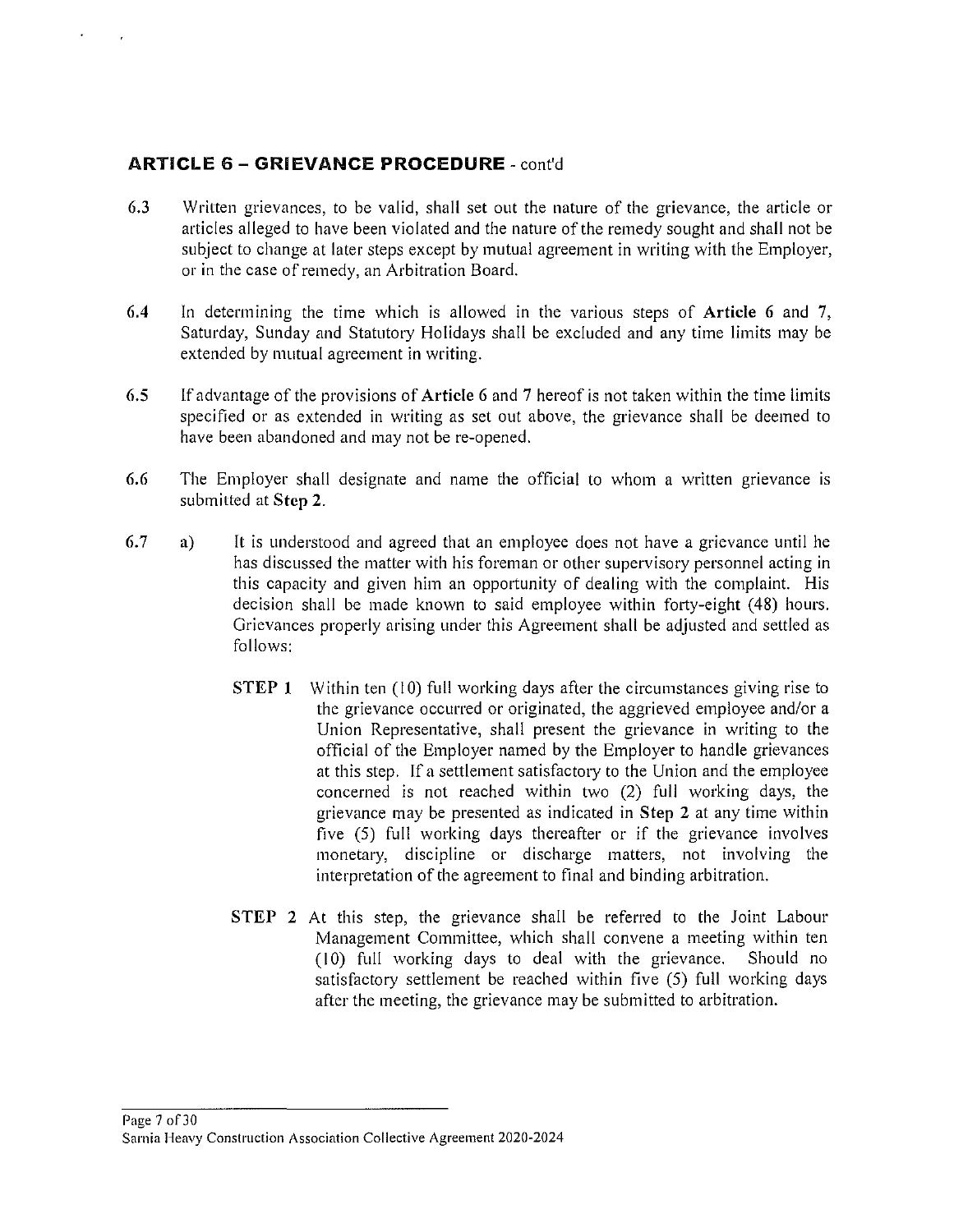#### **ARTICLE 6 - GRIEVANCE PROCEDURE** - cont'd

**b**) The Union may process a written grievance which involves a number of employees of an Employer or the interpretation of the agreement. Such grievance shall be commenced at **Step** 2 of the above procedure.

The Employer may process a written grievance alleging a violation of or the interpretation of this Agreement at **Step** 2 of the above procedure.

Such grievances shall be commenced at **Step** 2 within ten (IO) full working days after the circumstances giving rise to the grievance occurred or originated.

- c) No decision or settlement involving any grievance which has been dealt with at **Step 1** above, other than grievances which have been properly referred to final and binding determination, shall be used by any party as a precedent in future cases and shall be treated as only applicable to the grievance in question.
- 6.8 Notwithstanding the above, a grievance concerning wages and fringe benefits may be presented within thirty (30) days after the circumstances giving rise to the grievance occurred or originated and further provided that a grievance concerning welfare and pension contributions may be presented within thirty (30) days after the particulars of such grievance should have reasonably become first known to a Union Representative.

#### **ARTICLE 7 - ARBITRATION**

- **7.1** The patties to this Agreement agree that any grievance which has been properly carried through all of the steps of the grievance procedure outlined in **Article** 6 may be referred to a Board of Arbitration or other final determination within twenty (20) working days after completion of **Step** 2 of **Article** 6.7.
- 7.2 The Board of Arbitration will be composed of one person appointed by the Employer, one person appointed by the Union and a third person to act as Chairman chosen by the other two members of the Board.
- 7.3 Within five (5) working days of the request by either party for a Board, each party shall notify the other in writing of the name of its appointee.
- 7.4 Should the person chosen by the Employer to act on the Board and the person chosen by the Union fail to agree on a third member as Chairman within five (5) days of the notification mentioned above, the Minister of Labour of the Province of Ontario will be asked to appoint a Chairman.
- 7.5 The decisions of the Board of Arbitration or a majority of such Board constituted in the above manner shall be binding on the parties to this Agreement.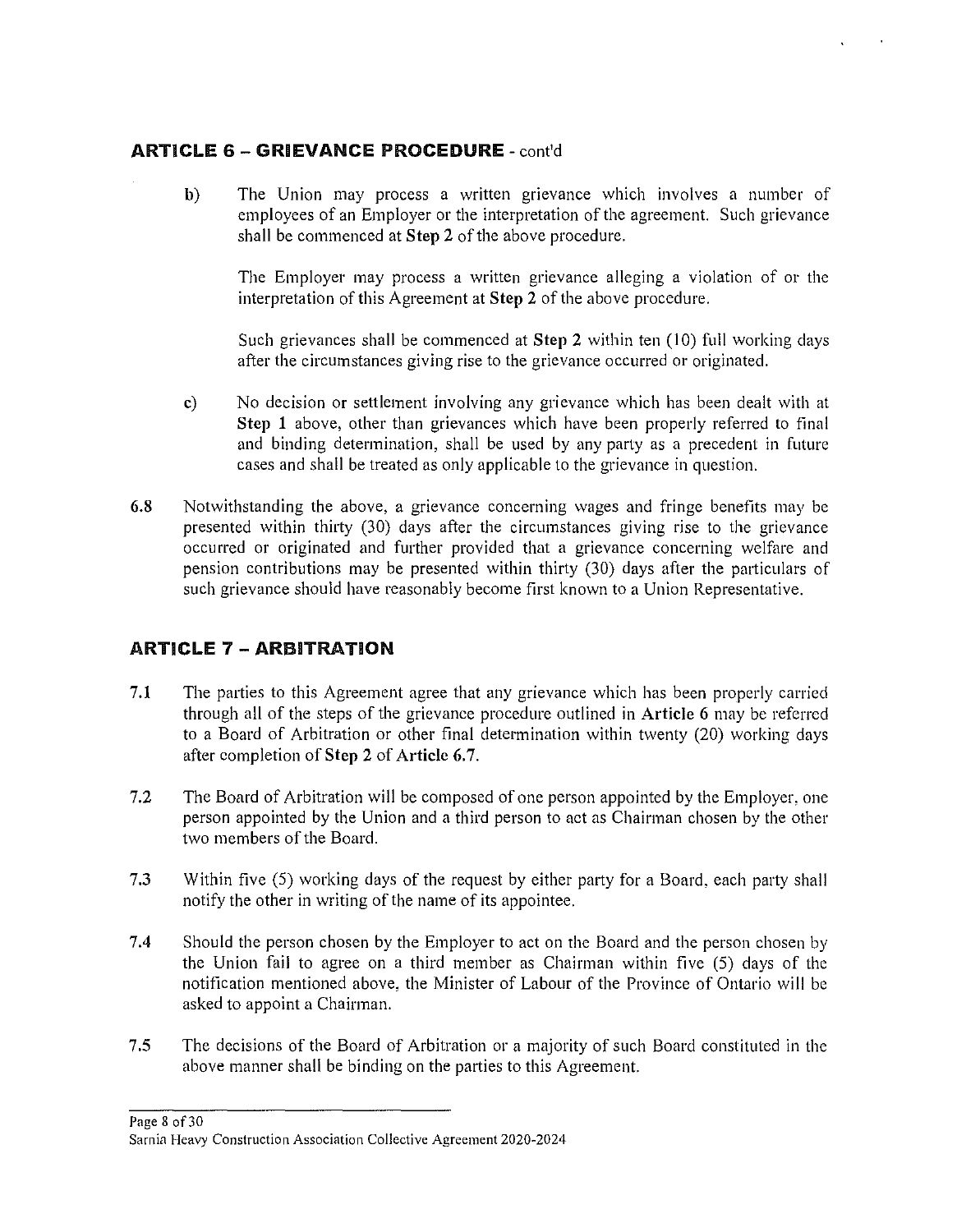#### **ARTICLE** 7 - **ARBITRATION** - cont'd

- 7.6 The Board of Arbitration shall not have the power to alter or change any of the provisions of this Agreement or to substitute any new provisions, for any existing provisions, nor to give any decisions inconsistent with the terms and provisions of this Agreement.
- 7.7 Each of the parties to this Agreement will bear the expense of the Arbitrator appointed by it and the parties will jointly bear the expense of the Chairman.

#### **ARTICLE** 8 - **NO STRIKES, NO LOCKOUTS**

8.1 In view of the grievance and arbitration procedures provided in this Agreement, it is agreed that there shall be no strike, picketing, slowdown or stoppage of work, either complete or partial, and that during the terms of this Agreement, there shall be no lockout.

#### **ARTICLE 9 - UNION REPRESENTATION**

- 9.1 The Business Representative of the Union shall have access to all jobs during working hours, but in no case shall his visits interfere with the progress of the work, and he shall notify the Company office, the job office, or the job superintendent, whichever is applicable, before visiting the job site.
- 9.2 The Employer agrees to recognize such reasonable number of stewards as may, from time to time, be appointed by the Union, but shall not be obliged to recognize such stewards until it has been informed in writing of the name of stewards as they are appointed.
- 9.3 One steward shall be one of the last two employees (covered under the terms of this Agreement) to remain working, provided such steward is capable and qualified to perform the work required.

#### **ARTICLE 10 - SAFETY, SANITATION AND SHELTER**

- 10.1 Adequately heated enclosures or cabs for men operating, maintaining or repairing equipment shall be provided by the Employer, where reasonably required.
- 10.2 Protective equipment required under abnormal conditions or during inclement weather will be supplied by the Employer and shall be returned after use.
- 10.3 a) The Employer agrees to supply the necessary drinking water and cups as per 0.H.S.A.
	- b) The Employer agrees to provide sanitary facilities, wherever practical.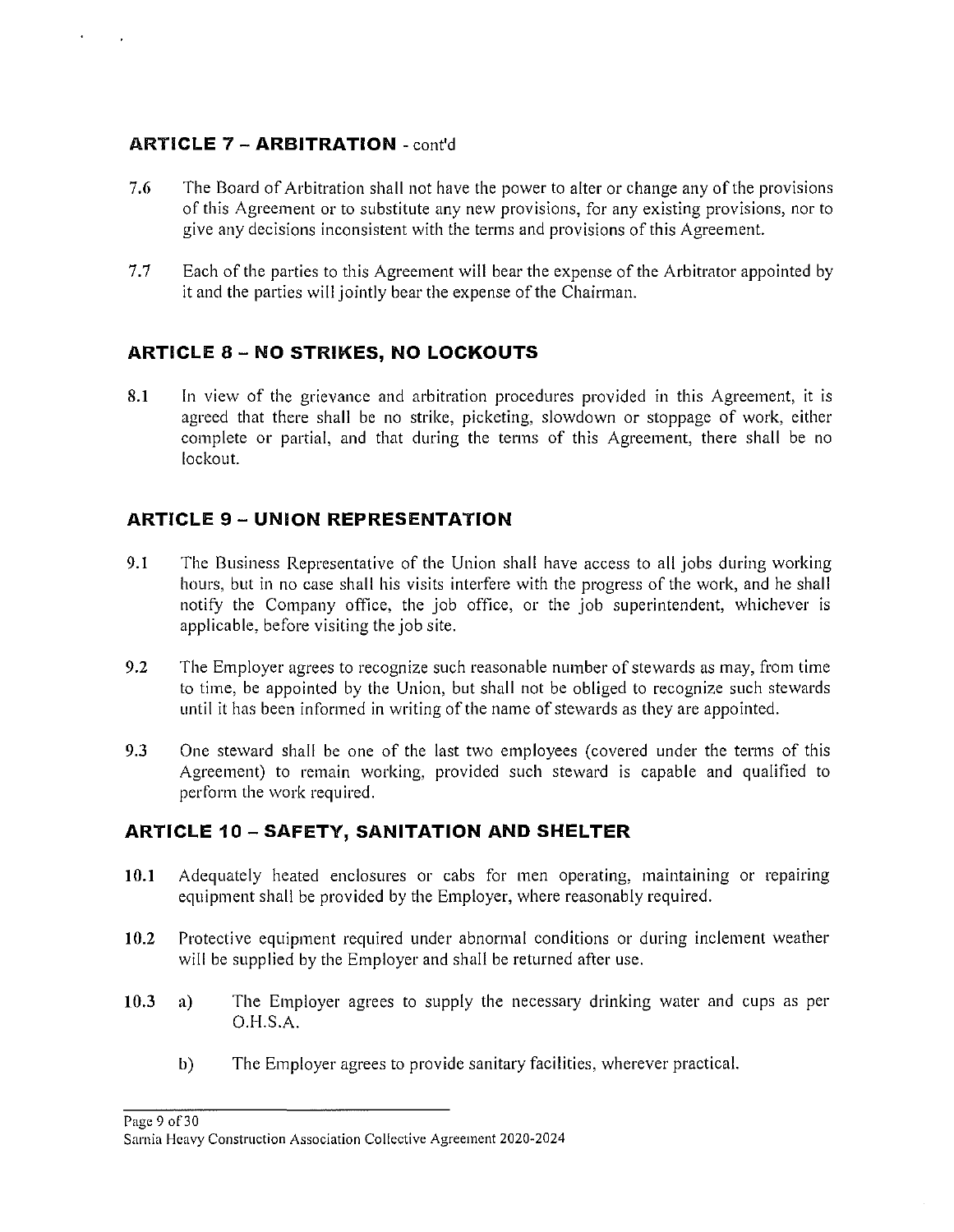#### **ARTICLE 10 - SAFETY, SANITATION AND SHELTER** - cont'd

- **10.4** Adequately heated shelter for employees to eat their lunch shall be provided by the Employer, with table and seating space, which shall be maintained in a clean and sanitary condition by the employees and the Employer unless other arrangements are made with the Union.
- **10.5** An employee who is injured in the course of performing his duties and requires medical attention by a physician and is certified by the physician that he is unable to continue lo work, shall be paid his regularly assigned hours on the day of the injury; otherwise the employee shall be paid his regular wages for any lost time incurred that day due to the injury.
- **10.6 a)** In the event of a fire or theft resulting in the loss of clothing or tools, the Employer will replace such items at their replacement value to a maximum of five hundred dollars (\$500.00) except as provided in **(b)** hereof, provided that such clothing and tools are kept in a place designated by the Employer. Such replacement is based on proof of loss by fire or theft being made to the Employer.
	- **b)** Mechanics are to file with their Employers, a listing of their tools showing their valuation and the Employer's liability shall be limited to such listing and the replacement value of such tools.
- **10.7** No entertainment or personal communication devices such as cell phones, Blackberries, iPods and/or similar devices shall be used on the job during working hours, nor shall they be turned on, except during lunch break, regular work breaks, job site emergencies, or where prior approval is obtained from the employee's supervisor.
- **10.8** Employees after eight hundred (800) hours of service will be reimbursed up to one hundred fifty dollars (\$150) per calendar year towards the purchase of employer approved safety footwear upon presentation of a receipt showing such purchase.

#### ARTICLE **11 - PAYMENT OF WAGES AND LAY-OFF**

- **11.1 a)** Wages shall be paid by cash not later than Friday of each week. during working hours, or by cheque no later than Thursday of each week during working hours.
	- **b)** Accompanying each payment of wages shall be a retainable statement identifying both the Employer and the employee, showing the pay period, total hours marked "regular" and "overtime", the hourly rate, the total earnings. the amount of vacation pay, the amount and purpose of each deduction and net earnings.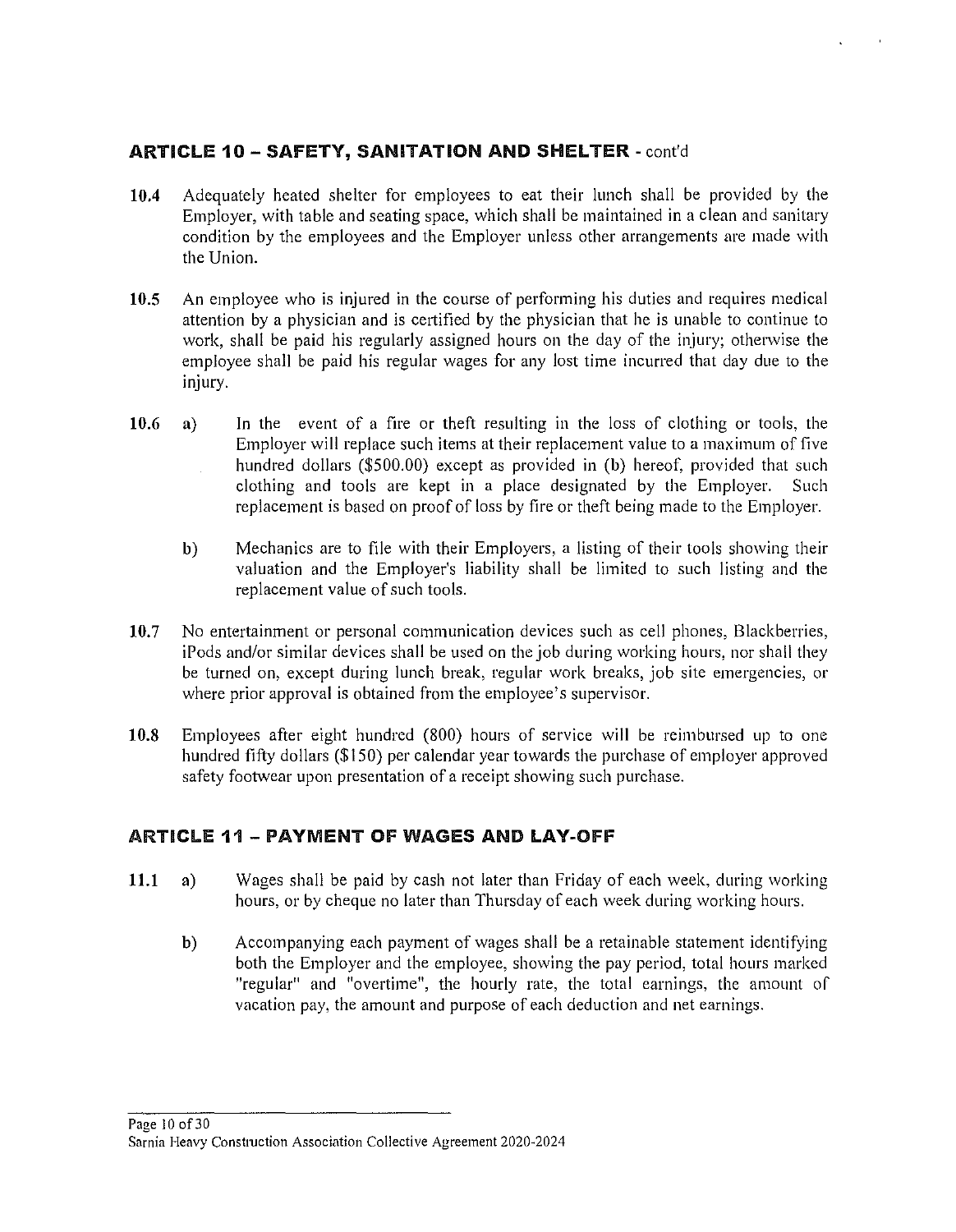#### **ARTICLE 11- PAYMENT OF WAGES AND LAY-OFF** -cont'd

- **11.2** In the case of lay off, all employees shall be paid up to date on the job site where practical; otherwise cheques and EI Record of Employment Certificate shall be forwarded by registered mail to his last known address, within forty-eight (48) hours of the lay off. Notification to, or attempted notification of lay off, to an employee on a Saturday, Sunday or Statutory Holiday shall not be considered proper notice unless the employee is working on such days.
- **11.3** When laid off, employees shall be allowed sufficient time to clear up their personal and company property on the job site.
- **11.4** When employees who are laid off are not paid up to date on the job site and should the Employer fail to send such wages and/or employment records as stated above, the Employer shall pay eight (8) hours pay at the regular hourly rate for each additional regular working day the employee is required to wait for his pay and records, after giving notice to the Employer and giving him four (4) hours to correct such default.
- **11.5** When an employee quits his job, he shall be paid in full, on the next regular pay day, at which time, he shall receive his EI Record of Employment Certificate.
- **11.6** An employee being laid off shall be so notified at least four ( 4) hours before the end of his last scheduled shift or day of work. If such notice is not given, the employee shall be given two (2) hours pay in lieu of such notice.

#### **ARTICLE 12 - JURISDICTIONAL DISPUTES**

- **12.1** The Employer and the Union agree that there shall be no work stoppage resulting from jurisdictional disputes. In the case of a jurisdictional dispute, the Employer agrees to assign work in accordance with the Contractors' Responsibility Section of the Procedural Rules and Regulations of the Building and Construction Trades Department AFL-CIO.
- **12.2** All jurisdictional disputes shall be settled and adjusted accordingly to the present plan established by the Building and Construction Trades Department AFL-CIO or any method or procedure which may be adopted in the future by the Building and Construction Trades Department. Decisions rendered shall be final and binding and conclusive on the Employer and the Union.
- **12.3** Joint Labour Management Committee The parties hereto agree to the establishment of a Joint Labour Management Committee composed of representatives of the Employer and representatives of the Union. The purpose of this committee will be for the effective administration of the Collective Agreement and to provide a means of communication for the resolution of any or all disputes that may arise through the application of the Agreement. Meetings will be held on an annual basis or as deemed necessary in the interests of both parties.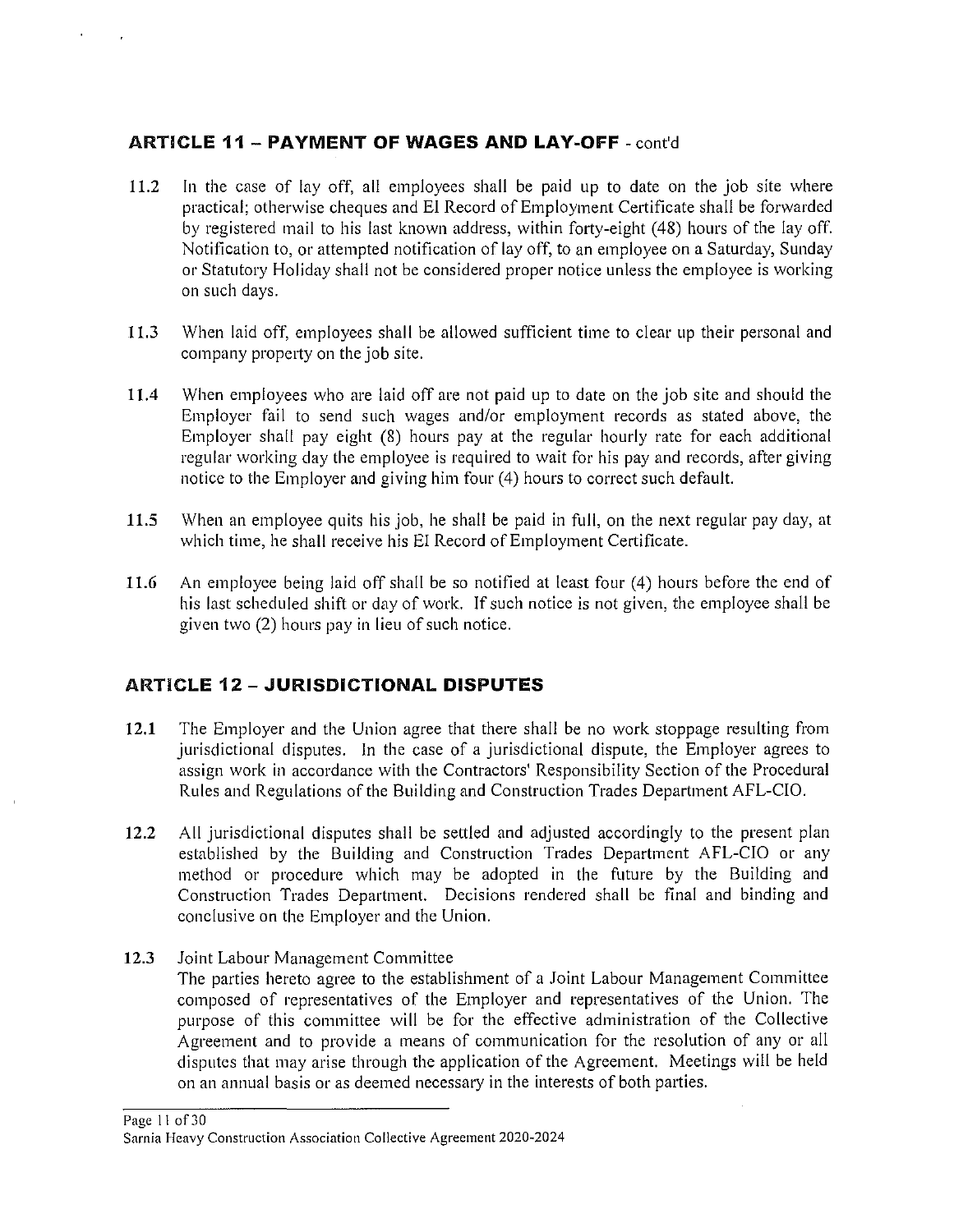## **ARTICLE 13- STATUTORY HOLIDAYS AND VACATION PAY**

**13.1** All work performed on the following holidays shall be paid for at double the regular rate of wages:

| New Year's Day   | Good Friday     | Victoria Day |
|------------------|-----------------|--------------|
| Dominion Day     | Civic Holiday   | Labour Day   |
| Thanksgiving Day | Christmas Day   | Boxing Day   |
| Family Day       | Remembrance Day |              |

**NOTE:** If the Government of the Province of Ontario amends "holiday" lo include Heritage Day, such holiday shall be a holiday herein.

Should any of the above holidays occur on a Saturday or Sunday, such holiday shall be observed on the Monday and/or Tuesday following, unless changed by mutual agreement between the Employer and the Union.

No work shall be performed on Labour Day, except to save life, limb or property.

- **13.2** It is understood and agreed that the employee's vacation period shall be mutually agreed upon by the Employer and the employee.
- **13.3** The Employer agrees that when the Union informs them of any changes in the payout of Vacation or Statutory Holiday pay, they will immediately conform to these changes.

## **ARTICLE 14- HOURS OF WORK**

- 14.1 Fifty (50) hours per week, Monday through Friday, shall constitute a regular work week for work performed in the following sectors:
	- a) Municipal Work
	- b) Bridges and Structures
	- c) Sewers and Watermains
	- d) All roadwork tendered by cities and townships in Lambton County
	- e) Heavy Engineering

The standard work week for all residential work and road work tendered by Lambton County and MTO shall be fifty-five (55) hours Monday through Friday.

The said regularly assigned hours to be between the hours of  $7:00$  a.m. and  $7:00$  p.m., with one-half  $(\frac{1}{2})$  hour lunch period without pay.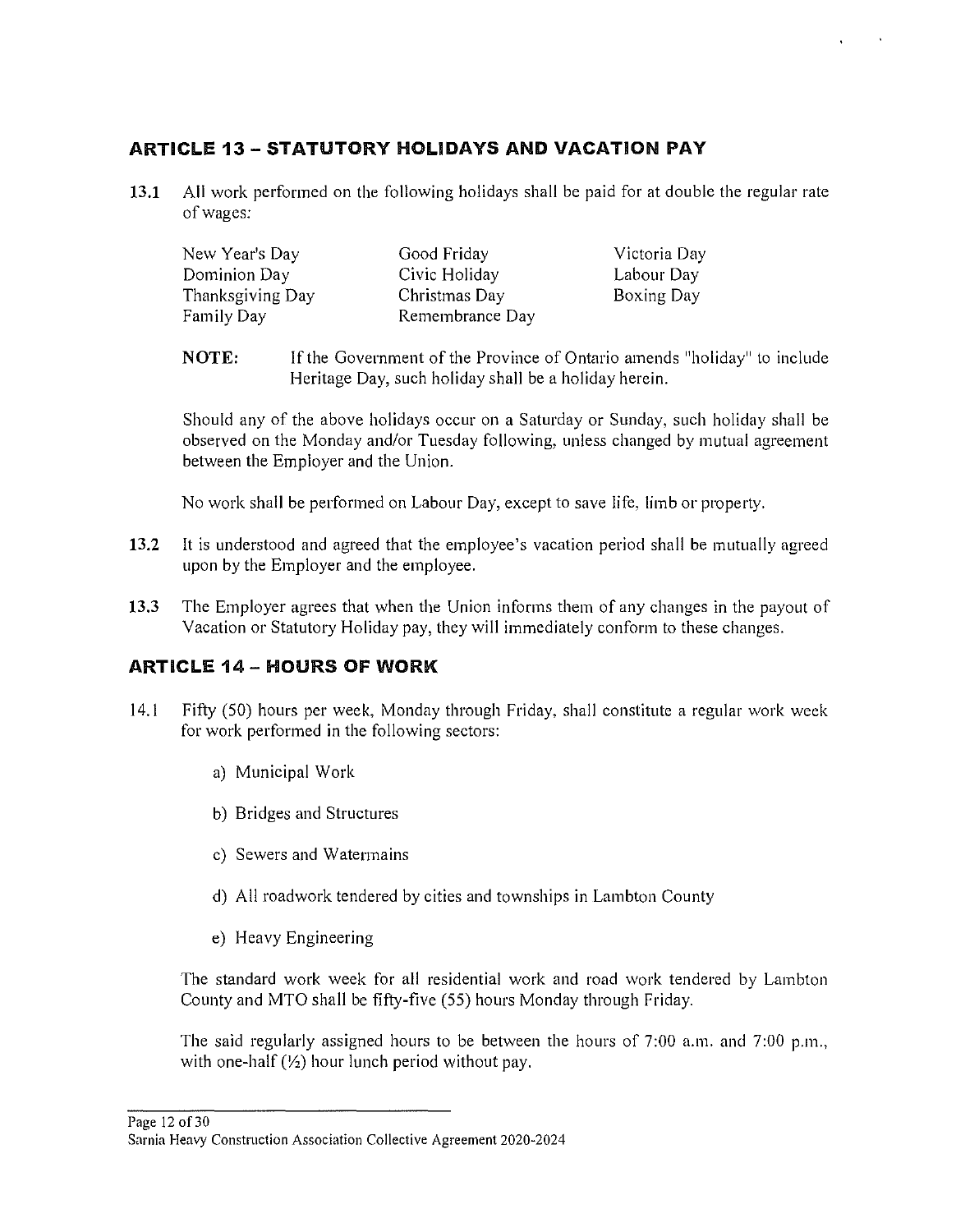#### ARTICLE 14 - HOURS OF WORK - cont'd

If an employee is required to work without a lunch period, he will be paid an additional one-half  $(\frac{1}{2})$  hours pay. The starting and quitting times may be changed by mutual agreement between the Employer and the Union.

14.2 Residential work at eighty percent (80%) of the rate, one hundred percent (I 00%) of the benefits. This section does not cover any work normally performed by other agreements with Local 793 and the Employer, and does not include the building. If the operator works less than ten (10) hours at this rate, he will be paid the full rate.

#### ARTICLE 15 - OVERTIME

- 15.1 The Employer may require employees to perform work in excess of their regular assigned hours and employees will be given as much notice as possible.
- 15.2 All time worked by an employee before 7:00 a.m. and after 7;00 p.m., Monday through Friday, and all hours worked in excess of those set out in Article 14.1 above, and all time worked on Saturday shall be at the rate of time and one-half  $(1/2x)$ . All time worked on Sundays and Statutory Holidays shall be at the rate of double time (2x).

If, during the work week as described in Article 14.1 of this Agreement, eight (8) or more hours are lost due to inclement weather, one (I) eight hour shift may be made up on Saturday, at straight time rates of pay.

#### ARTICLE 16- SHIFT WORK

- 16.l The Employer agrees not to establish a second shift which reduces the hours of work of the first shift as established in Article 14.1 - Hours of Work.
- 16.2 When shift work outside the hours as laid down in Article 14.1 is worked, a premium of one dollar and fifty cents (\$1.50) per hour will be paid for the second shift, one dollar and seventy-five cents (\$1.75) for the third shift.

When a first shift is not established, but an irregular start time is necessary, a premium of one dollar and twenty-five cents (\$1.25) per hour will be paid.

16.4 All hours worked between midnight (12:00 a.m.) Friday and midnight (12:00 a.m.) Sunday, shall be paid as outlined in Article 15 - Overtime.

Page 13 of30 Sarnia Heavy Construction Association Collective Agreement 2020-2024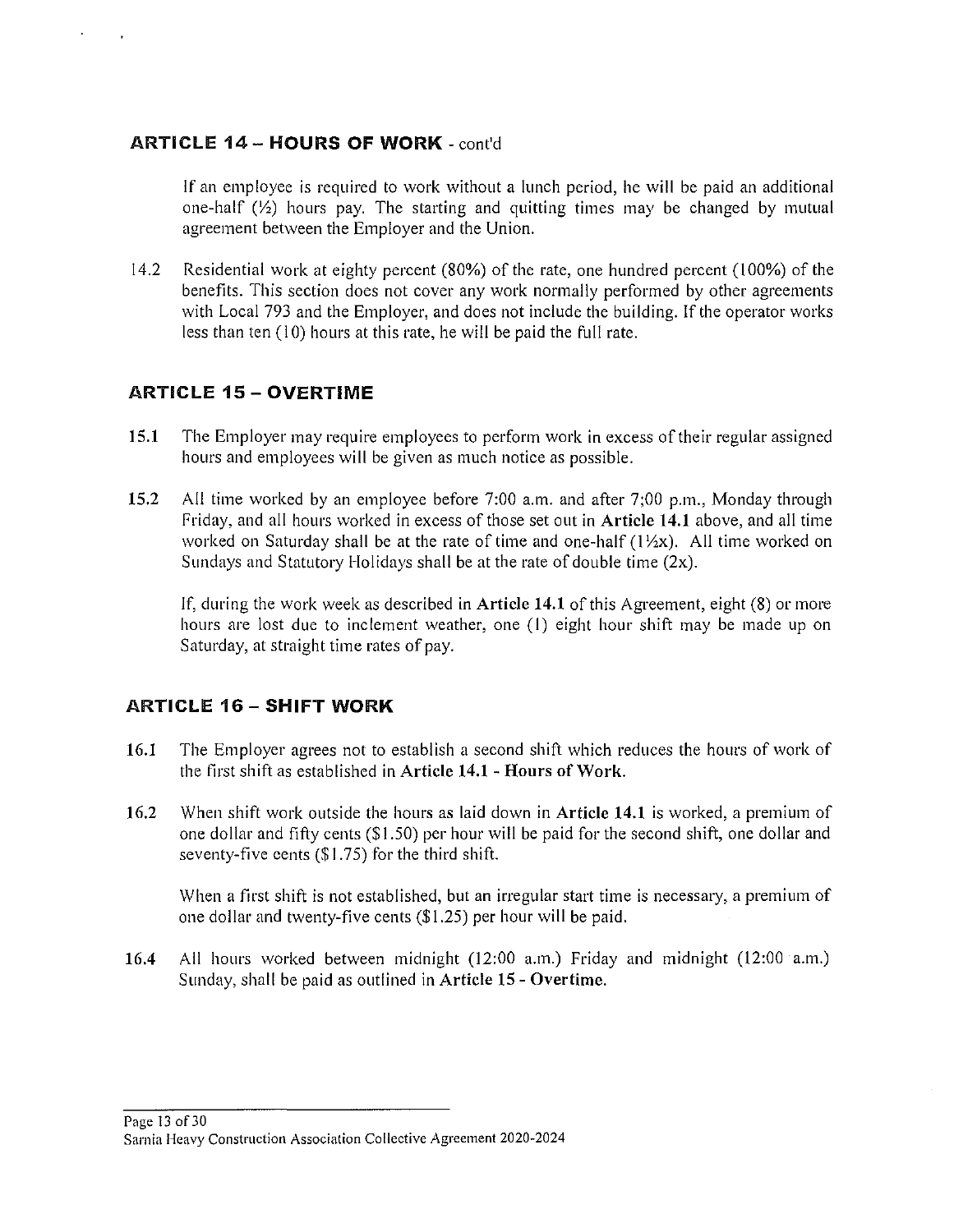#### ARTICLE 17- MEALS AND REFRESHMENT BREAKS

- 17.1 Employees who are required to work after 7pm, shall be provided a meal allowance of twenty dollars (\$20.00), to be paid on the next pay period
- 17.2 Employees shall have two (2) fifteen (15) minute break periods. One in the first half and one in the second half of each shift. When overtime is worked, break periods shall be scheduled for approximately the middle of each four (4) hour work period.

#### ARTICLE 18- INCLEMENT WEATHER AND REPORTING TIME

- 18.1 An employee who reports for work on any day shall receive a minimum for four (4) hours pay (total package), plus all travel and/or lodging allowance payable for that day for reporting, and shall remain at any work covered under the terms of this Agreement, unless directed otherwise by the Employer. Should a shift be cancelled within one (1) hour of start time a reporting allowance of two (2) hours pay and the applicable travel and/or lodging allowance will be paid.
- 18.2 An employee who reports for work and is unable to perform his work due to inclement weather, shall receive two (2) hours pay plus all travel time and/or living allowance payable for that day for reporting, provided he remains at the job site, unless directed otherwise by the Employer

#### ARTICLE 19 - RECALL AND PREMIUM CALL-OUT

- 19.1 When an employee is recalled to work after completion of his normal day's work, Monday through Friday inclusive, he shall be paid a minimum of four (4) hours pay, at the applicable rate.
- 19.2 When an employee is required to report to work on a Saturday, Sunday, or Statutory Holiday, he shall be paid a minimum of four (4) hours at the applicable premium rate. In the event an employee is recalled to work on a Saturday, Sunday or Statutory Holiday, he shall be paid a minimum of a further four (4) hours at the applicable premium rate.

#### ARTICLE 20 - TRAVEL TIME

20.1 TRAVEL ZONES

Zone A - Lambton County

- Zone  $B -$  Outside Lambton County up to one hundred (100) km radius from Sarnia City Hall
- Zone  $C -$  Over One hundred (100) km up to one hundred twenty (120) km radius from Samia City Hall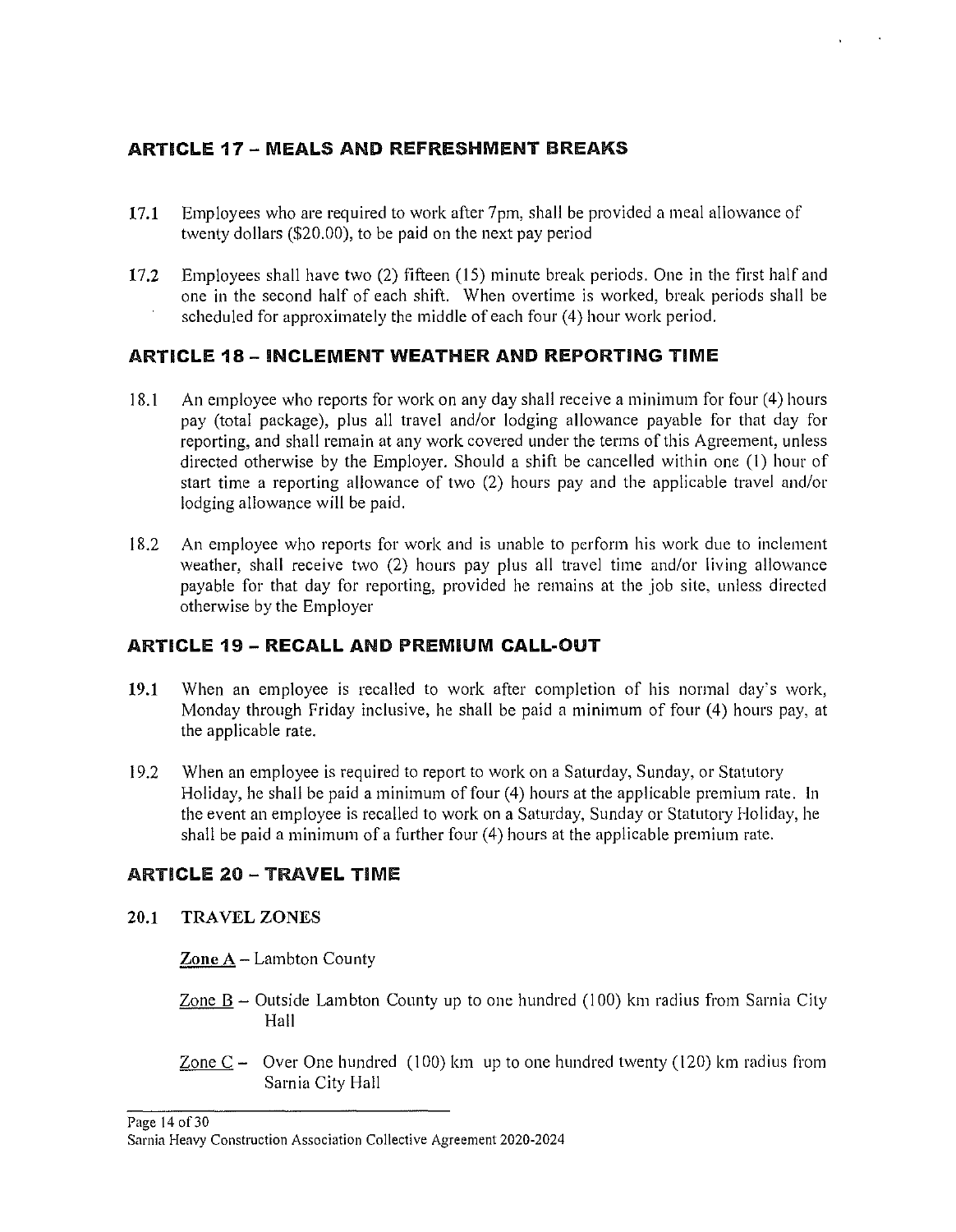#### **ARTICLE 20 - TRAVEL TIME** - cont'd

- Zone  $D -$  Over One hundred twenty (120) km up to one hundred fifty (150) km radius from Sarnia City Hall
- Zone  $E -$  Over one hundred fifty (150) km radius from Sarnia City Hall
- 20.2 When the employer provides transportation to the employees who are passengers to and from the jobsites, mileage shall be paid at the following zone rates
	- Zone  $A$  zero dollars (\$0.00) per day Zone  $B -$  thirty-one dollars (\$31.00) per day Zone  $C$  – thirty-six dollars (\$36.00) per day Zone  $D$  – forty-one dollars (\$41.00) per day Zone  $E$  – fifty-one dollars (\$51.00) per day

On May  $1^{st}$ , 2021 rates in Zones B, C, D and E shall increase by one dollar (\$1.00) On May  $1^{st}$ , 2022 rates in Zones B, C, D and E shall increase by one dollar (\$1.00) On May  $1^{st}$ , 2023 rates in Zones B, C, D and E shall increase by one dollar (\$1.00)

- 20.3 When the employees provide their own transportation to and from the jobsite, mileage shall be paid at the following zone rates
	- Zone  $A$  zero dollars (\$0.00) per day Zone  $B$  – forty-four dollars (\$44.00) per day Zone  $C$  – seventy-six dollars (\$76.00) per day Zone  $D$  – one hundred three dollars (\$103.00) per day Zone  $E$  – one hundred eleven dollars (\$111.00) per day

On May  $1^{st}$ , 2021 rates in Zones B, C, D and E shall increase by one dollar (\$1.00) On May  $1^{st}$ , 2022 rates in Zones B, C, D and E shall increase by one dollar (\$1.00) On May  $1^{st}$ , 2023 rates in Zones B, C, D and E shall increase by one dollar (\$1.00)

- 20.4 Where the Employer provides transportation it shall be deemed suitable for passengers by the Ministry of Transportation and all equipment and materials shall be secured and be kept separate from the passengers.
- 20.5 An employee who reports to work and is required to travel between jobs in a company vehicle shall be paid for all time spent travelling between jobs at the applicable rate of pay (total package). When an employee reports for work and provides their own transportation and is required to travel between jobs, the employee will be paid the applicable rate of pay (total package) plus the applicable Zone mileage amount.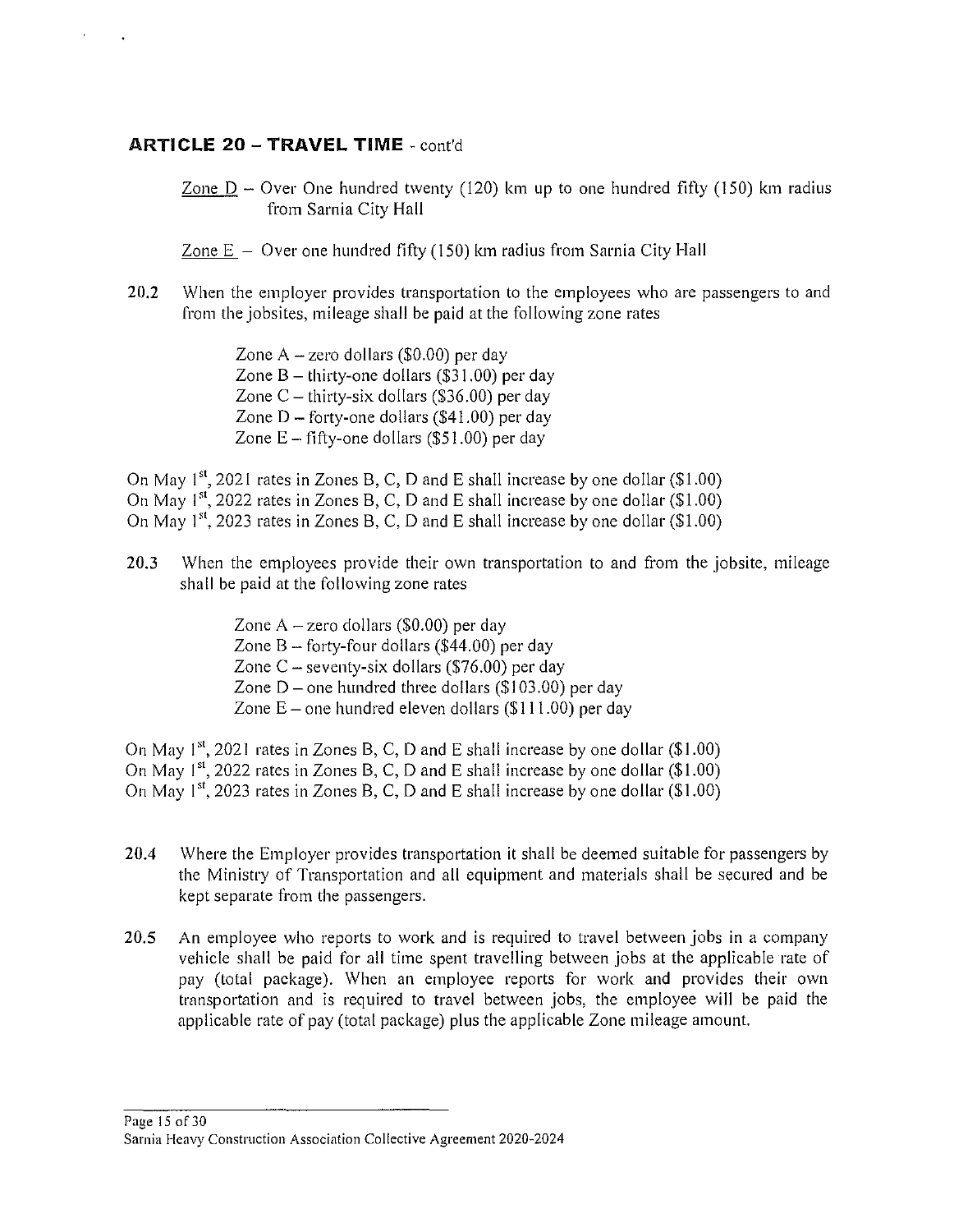#### ARTICLE 20 - TRAVEL TIME - cont'd

- 20.6 An employee required to drive an Employer's vehicle to and from jobsites shall be paid their applicable rate of pay (total package) for all such hours and not be entitled to any travel pay listed in Article 20.2. If such employee is only required to drive a company vehicle one way per day, they shall be paid their regular rate of pay (total package) for all time spent driving and one half *(Yi)* of the applicable zone amount in Article 20.2 or 20.3 (depending on method of transportation).
- 20.7 Lodging is one hundred seventy dollars (\$170.00) per night away. Travel pay in Article 20.2 or 20.3 (depending on method of transportation to the jobsite) will be paid on both the travel in and on the travel home. When employees are required to work more than a three hundred twenty (320) km radius from Sarnia City Hall, lodging will be paid on a seven (7) days a week basis.

#### **ARTICLE 21 - WORK IN COMPRESSED AIR**

#### 21.1 General

a) Work in compressed air will be conducted in accordance with applicable governmental laws and regulations.

#### 21.2 Provisions for Working in Compressed Air

a) The following sliding scale of premium payments shall apply to workers in compressed air. These payments are non-cumulative, and are considered a bonus (not to be included in calculating overtime pay or add-ons for fringe benefits).

| AIR PRESSURE             | <b>PREMIUM PER HOUR</b> |
|--------------------------|-------------------------|
| 1 - 14 lbs.              | \$1.00                  |
| $\parallel$ 15 - 20 lbs. | \$1.50                  |
| $\parallel$ 21 lbs.      | \$2.00                  |

For air pressure over twenty-one (21) pounds, the Employer agrees to pay twentyfive cents (\$0.25) per pound compressed air premium for each pound over twentyone (21) pounds, in addition to the twenty-one (21) pound rate.

- b) Where employees are required to work in compressed air, they shall receive a minimum of eight (8) hours per day or shift.
- c) Rest periods when working under air pressure are to be paid as specified by law, and no deduction will be made for a meal break falling in the rest period between the two (2) working periods.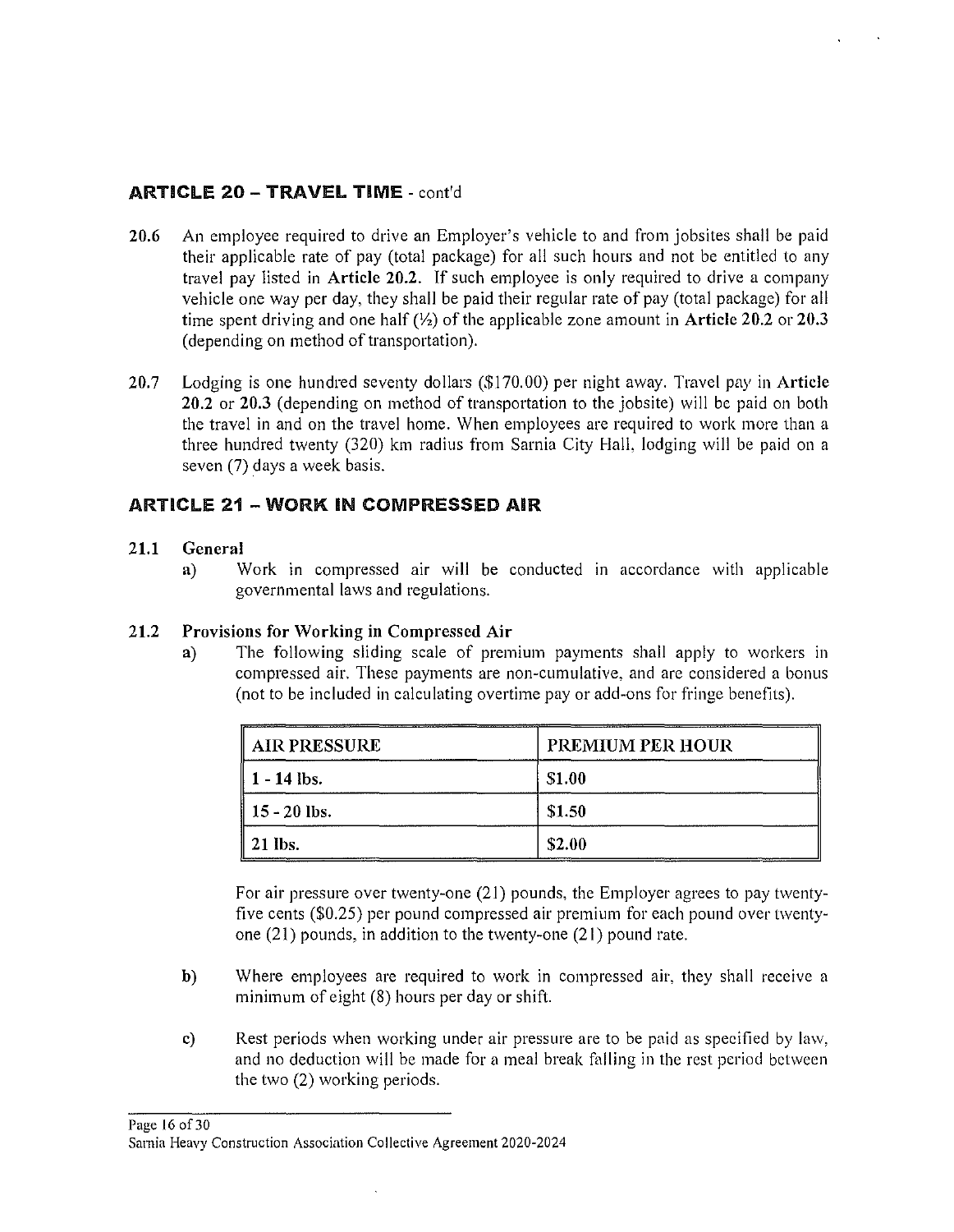#### **ARTICLE 21 - WORK IN COMPRESSED AIR** - cont'd

- d) Where employees are required to have their lunch break underground in compressed air, the Employer agrees that a proper sanitary lunchroom facility shall be provided, heated when necessary, and separate from the work area. Potable water shall be provided at all times. Sanitary toilets shall be provided and shall not be located in or near the lunchroom area.
- e) Hot Beverages
	- **(i)** The Employers shall, at their own expense, supply sugar and hot beverages for employees working in compressed air during rest periods;
	- **(ii)** Containers and cups for the beverage required as outlined above shall be maintained in a clean and sanitary condition and kept stored in a closed container.

#### **ARTICLE 22 - GENERAL**

22.1 An employee will be granted a leave of absence for vital personal reasons, or to attend a Union Convention or Jury Duty. A leave of absence will be granted to regular employees for a period of up to one {I) year to serve in a full time position with the Union. Such requests shall be in writing.

#### **ARTICLE 23 - SCHEDULE "A"**

23.1 Attached to and forming part of this Agreement is Schedule "A" outlining wage rates, classifications, vacation pay and trade conditions.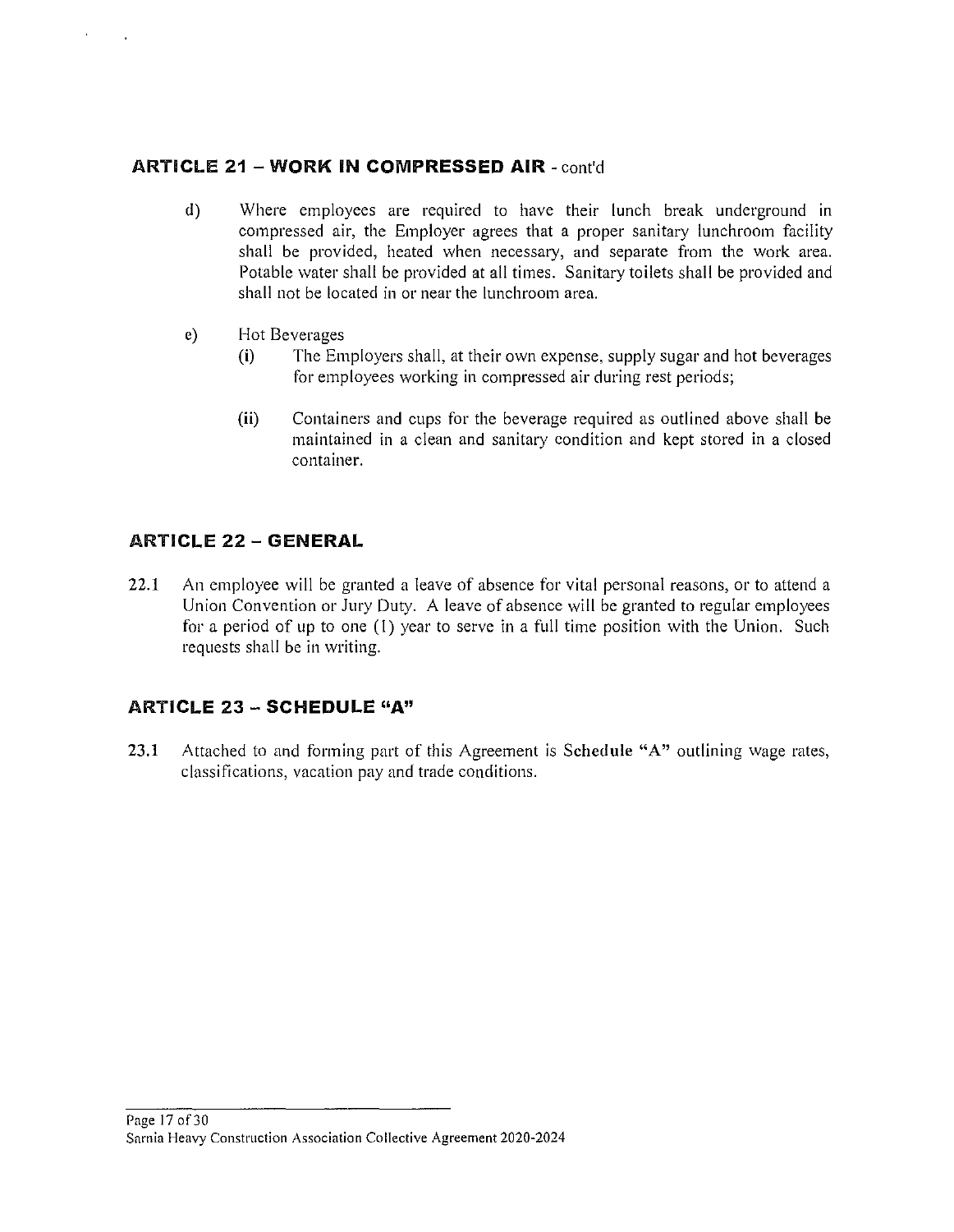#### SCHEDULE "A" \* \* \* \* \* \* \*

 $\ddot{\phantom{0}}$ 

#### THIS SCHEDULE SHALL COVER AND APPLY TO ALL MEMBERS OF THE INTERNATIONAL UNION OF OPERATING ENGINEERS, LOCAL 793.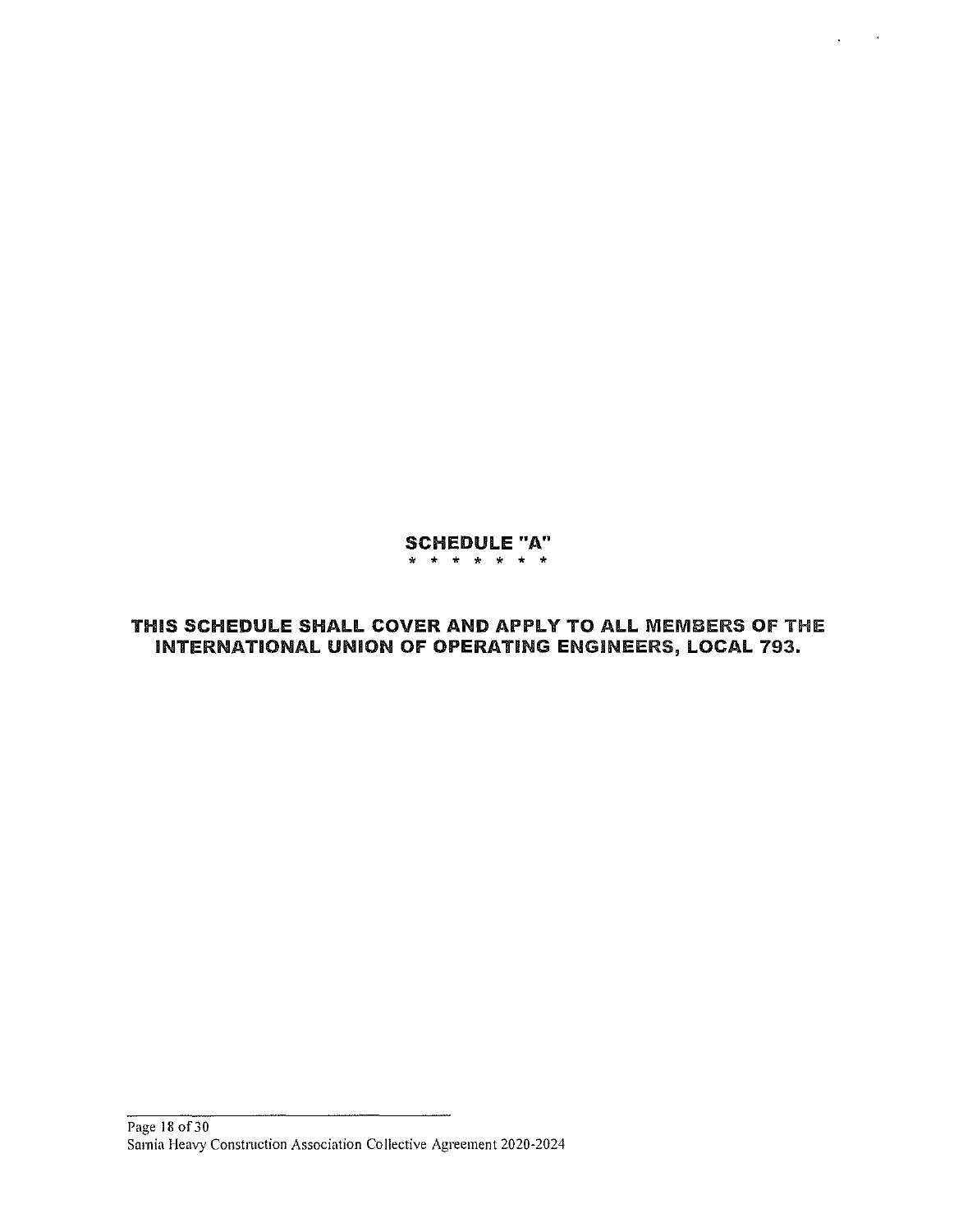#### **SCHEDULE "A"**

#### **ARTICLE 1 • GENERAL**

- **1.1** Nothing herein shall be so construed as to effect a reduction **in** wages or of existing benefits of any employees covered by this Agreement.
- 1.2 All equipment listed in the following classifications shall be manned by members of the Union to operate, repair, maintain, service, install, erect or dismantle. Where repairs are performed in the field by the Employer, this Agreement shall apply, and the operator of the equipment under repair may assist with the service of such repairs on the job site. This includes raising or jumping of hoists and cranes.
- **1.3** When seven (7) members of the Operating Engineers are employed on a job or project, regardless of whom the Employer is, the General Contractor shall place a working foreman in charge. When the number of Operating Engineers on a job or project becomes greater than ten (10), this foreman shall become non-operating.

This shall apply to each shift. This foreman will not replace any of the employees for operating or repairing except in an emergency. This foreman shall receive not less than two dollars (\$2.00) per hour over the hourly rate of the Operating Engineers in Classification **"An.** 

- 1.4 When equipment covered by this Agreement is being moved from place to place under its own power, only employees covered by this Agreement shall be used to move such equipment.
- **1.5** No equipment shall be operated by demonstrators on a site for more than two (2) working days without the Union being notified and a qualified Union operator being present in order that he may familiarize himself with the equipment.
- **1.6** When work is to be performed by mechanics, welders and servicemen, outside the confines of the shop, adequate protection from the weather will be provided.
- 1.7 Employees involved in maintenance repair or similar work shall be allowed ten (10) minutes to store tools and wash up.
- 1.8 Equipment operators and/or crews shall not be replaced by foremen, mechanics or those above rank of foreman, for the purpose of overtime or reduction in crews, unless crews voluntarily decline such work; in which case, other regular operators or crews shall be given the first opportunity for such work.
- **1.9** If and when an Employer takes his employees to other areas of the Province, the employee will receive the conditions of this Agreement including the travel provisions.

**Page 19of30**  Sarnia Heavy Construction Association Collective Agreement 2020-2024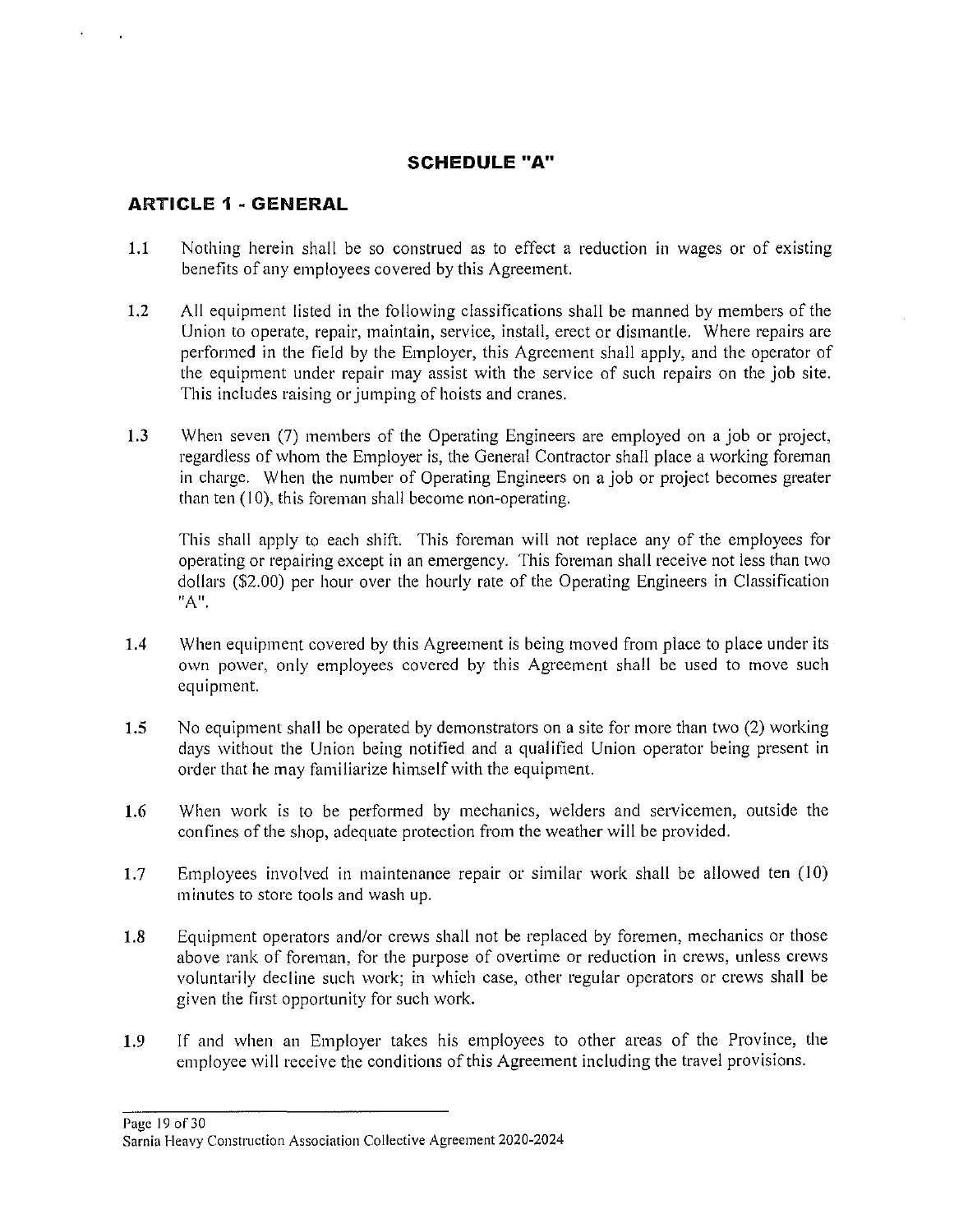#### ARTICLE 1 - GENERAL - cont'd

- 1.10 Operators required to operate equipment in more than one rate classification during the same shift shall be paid the highest classification rate for the equipment operated.
- 1.11 The Employer who normally employs twelve (12) or less employees working under this Agreement shall be entitled to request by name, two (2) persons from the Union's out-ofwork list, per calendar year.

The Employer who normally employs between thirteen (13) to twenty-four (24) employees working under this Agreement shall be entitled to request by name, three (3) persons from the Union's out-of-work list, per calendar year.

The Employer who normally employs over twenty-five employees working under this Agreement shall be entitled to request by name, four (4) persons from the Union's out-ofwork list, per calendar year.

#### ARTICLE 2 - WAGES

- 2.1 All work that is not defined in the Schedule shall be performed under the appropriate Union agreement for the area and type of work to be performed.
- 2.2 Classifications and wage rates for all work as defined in Article 14.1 Hours of Work:

| Date      | Wage    | Vacation  | Benefit | Sub    | Pension | Total   | Training | National l | DeNovo | Association |
|-----------|---------|-----------|---------|--------|---------|---------|----------|------------|--------|-------------|
|           |         | $Pay@8\%$ | Plan    | Plan   | Plan    |         | Fund     | Training   | Fund   | Fund        |
| 6/29/2020 | \$34.31 | \$2.74    | \$5.52  | \$0.05 | \$6.60  | \$49.22 | \$0.60   | \$0.05     | \$0.02 | \$0.06      |
| 5/1/2021  | \$35.35 | \$2.83    | \$5.54  | \$0.10 | \$6.60  | \$50.42 | \$0.65   | \$0.05     | \$0.02 | \$0.06      |
| 5/1/2022  | \$36.13 | \$2.89    | \$5.64  | \$0.36 | \$6.60  | \$51.62 | \$0.70   | \$0.05     | \$0.02 | \$0.06      |
| 5/1/2023  | \$37.15 | \$2.97    | \$5.74  | \$0.36 | \$6.60  | \$52.82 | \$0.75   | \$0.05     | \$0.02 | \$0.06      |

a) Mainline excavator, grader (fine grade), fine grade dozer (no GPS).

b) Cranes, clams, shovels, backhoe, draglines, pile drivers, gradalls, derricks, truck cranes, dredges and trenching machines 12" and over, Survey Instrument Man, excavator over 9 tonne.

| Date      | Wage    | Vacation<br>$Pay@8\%$ | Benefit<br>Plan | Sub<br>Plan | Pension<br>Plan | Total   | Training<br>Fund | National<br>Training | DeNovo<br>Fund | Association<br>Fund |
|-----------|---------|-----------------------|-----------------|-------------|-----------------|---------|------------------|----------------------|----------------|---------------------|
| 6/29/2020 | 33.31   | \$2.66                | \$5.52          | \$0.05      | \$6.60          | \$48.14 | \$0.60           | \$0.05               | \$0.02         | \$0.06              |
| 5/1/2021  | \$34.35 | \$2.75                | \$5.54          | \$0.10      | \$6.60          | \$49.34 | \$0.65           | \$0.05               | \$0.02         | \$0.06              |
| 5/1/2022  | \$35.13 | \$2.81                | \$5.64          | \$0.36      | \$6.60          | \$50.54 | \$0.70           | \$0.05               | \$0.02         | \$0.06              |
| 5/1/2023  | \$36.15 | \$2.89                | \$5.74          | \$0.36      | \$6.60          | \$51.74 | \$0.75           | \$0.05               | \$0.02         | \$0.06              |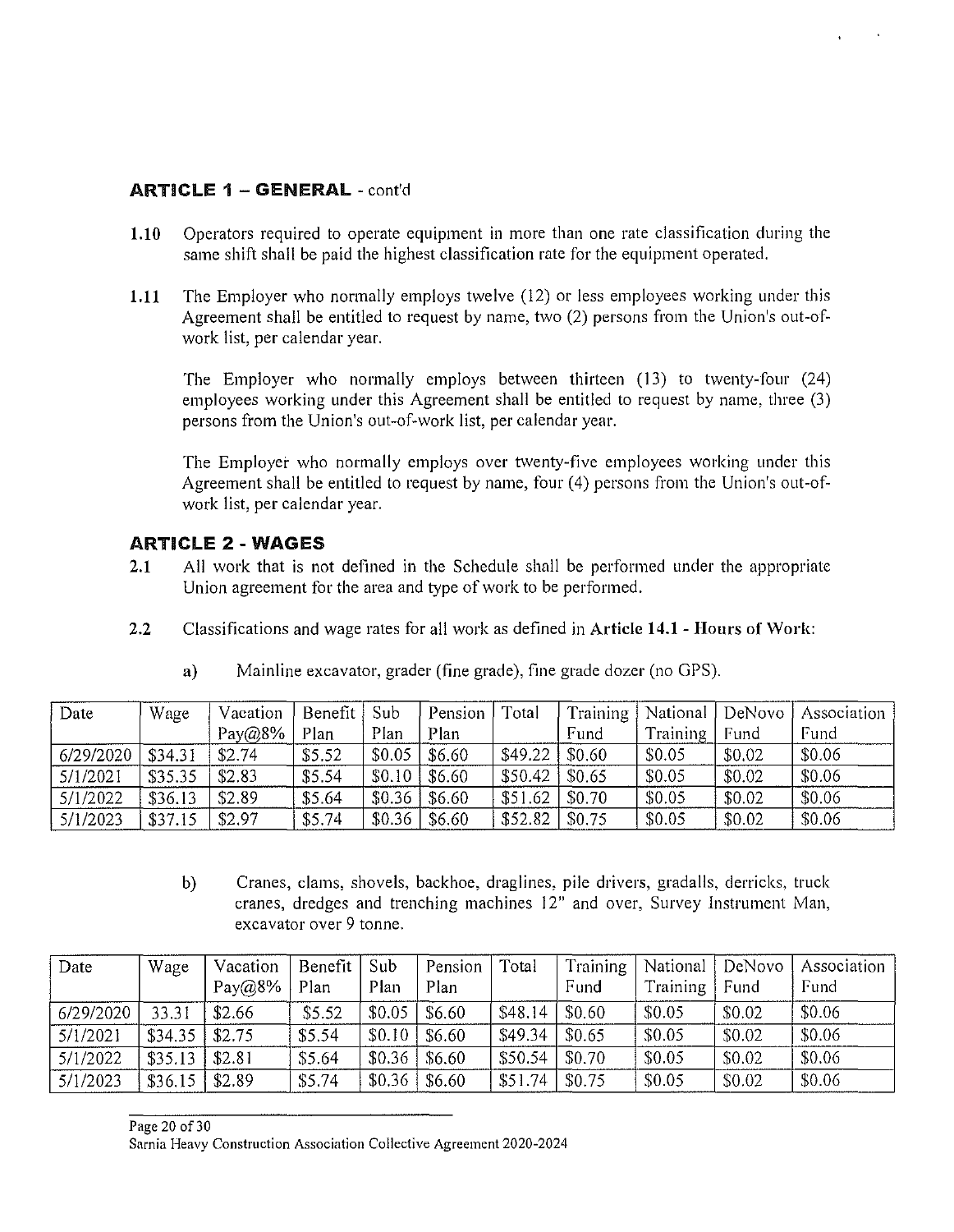#### **ARTICLE 2 - WAGES** - cont'd

c) Dozer, front-end loaders, emcos, scrapers, graders, drilling machines, trenching machines under 12", industrial tractors with backhoe attachments, job site and shop mechanics and welders, pitman type cranes, and (when operating) batching plants, crushing plants, steam plants, asphalt plants, Rodman-Chainman, Earth Boring Equipment, backhoes with hoe-pak attachment, concrete pavers and asphalt spreaders, curb and gutter machines, directional drills and float driver, material handling equipment (conveyors), Hydrovac Excavator, forklift, sewer camera and inspection equipment, mini excavator up to 9 tonne and asphalt shuttle buggy.

| Date      | Wage    | Vacation  | Benefit | $\mathsf{LSub}$ | Pension | Total   | Training |          | National   DeNovo | Association |
|-----------|---------|-----------|---------|-----------------|---------|---------|----------|----------|-------------------|-------------|
|           |         | $Pay@8\%$ | Plan    | Plan            | Plan    |         | Fund     | Training | Fund              | Fund        |
| 6/29/2020 | \$32.78 | \$2.62    | \$5.52  | \$0.05          | \$6.60  | \$47.57 | \$0.60   | \$0.05   | \$0.02            | \$0.06      |
| 5/1/2021  | \$33.82 | \$2.71    | \$5.54  | \$0.10          | \$6.60  | \$48.77 | \$0.65   | \$0.05   | \$0.02            | \$0.06      |
| 5/1/2022  | \$34.60 | \$2.77    | \$5.64  | \$0.36          | \$6.60  | \$49.97 | \$0.70   | \$0.05   | \$0.02            | \$0.06      |
| 5/1/2023  | \$35.62 | \$2.85    | \$5.74  | \$0.36          | \$6.60  | \$51.17 | \$0.75   | \$0.05   | \$0.02            | \$0.06      |

d) Concrete pumps, well-point systems, portable generators, air compressors 210 CFM or over, concrete mixers l cu. yd. and over, gravel and concrete spreaders, asphalt finishing rollers, blacksmiths, asphalt pressure distributors, water truck, pumps with 4-inch discharge and over, screening and washing plant, post hole diggers, industrial tractors with hoe pack attachment, rocktrucks and off road haulers.

| Date      | Wage    | Vacation   | Benefit | Sub    | Pension | Total   | Training |          | National   DeNovo | Association |
|-----------|---------|------------|---------|--------|---------|---------|----------|----------|-------------------|-------------|
|           |         | Pay $@8\%$ | Plan    | Plan   | Plan    |         | Fund     | Training | Fund              | Fund        |
| 6/29/2020 | \$32.68 | \$2.61     | \$5.52  | \$0.05 | \$6.60  | \$47.46 | \$0.60   | \$0.05   | \$0.02            | \$0.06      |
| 5/1/2021  | \$33.72 | \$2.70     | \$5.54  | \$0.10 | \$6.60  | \$48.66 | \$0.65   | \$0.05   | \$0.02            | \$0.06      |
| 5/1/2022  | \$34.50 | \$2.76     | \$5.64  | \$0.36 | \$6.60  | \$49.88 | \$0.70   | \$0.05   | \$0.02            | \$0.06      |
| 5/1/2023  | \$35.52 | \$2.84     | \$5.74  | \$0.36 | \$6.60  | \$50.08 | \$0.75   | \$0.05   | \$0.02            | \$0.06      |

e) Fireman, truck crane drivers, truck, A-Frame, concrete mixers under l cu. yd., apprentice welders and mechanics after l year, pumps under 4-inch discharge, painters and bodymen.

| Date      | Wage    | Vacation       | Benefit | Sub    | Pension | Total   | Training |                 | National   DeNovo | Association |
|-----------|---------|----------------|---------|--------|---------|---------|----------|-----------------|-------------------|-------------|
|           |         | Pay $(a)8\%$ . | Plan    | Plan   | Plan    |         | Fund     | <b>Training</b> | Fund              | Fund        |
| 6/29/2020 | \$32.10 | \$2.56         | \$5.52  | \$0.05 | \$6.60  | \$46.83 | \$0.60   | \$0.05          | \$0.02            | \$0.06      |
| 5/1/2021  | \$33.14 | \$2.65         | \$5.54  | \$0.10 | \$6.60  | \$48.03 | \$0.65   | \$0.05          | \$0.02            | \$0.06      |
| 5/1/2022  | \$33.92 | \$2.71         | \$5.64  | \$0.36 | \$6.60  | \$49.23 | \$0.70   | \$0.05          | \$0.02            | \$0.06      |
| 5/1/2023  | \$34.94 | \$2.79         | \$5.74  | \$0.36 | \$6.60  | \$50.43 | \$0.75   | \$0.05          | \$0.02            | \$0.06      |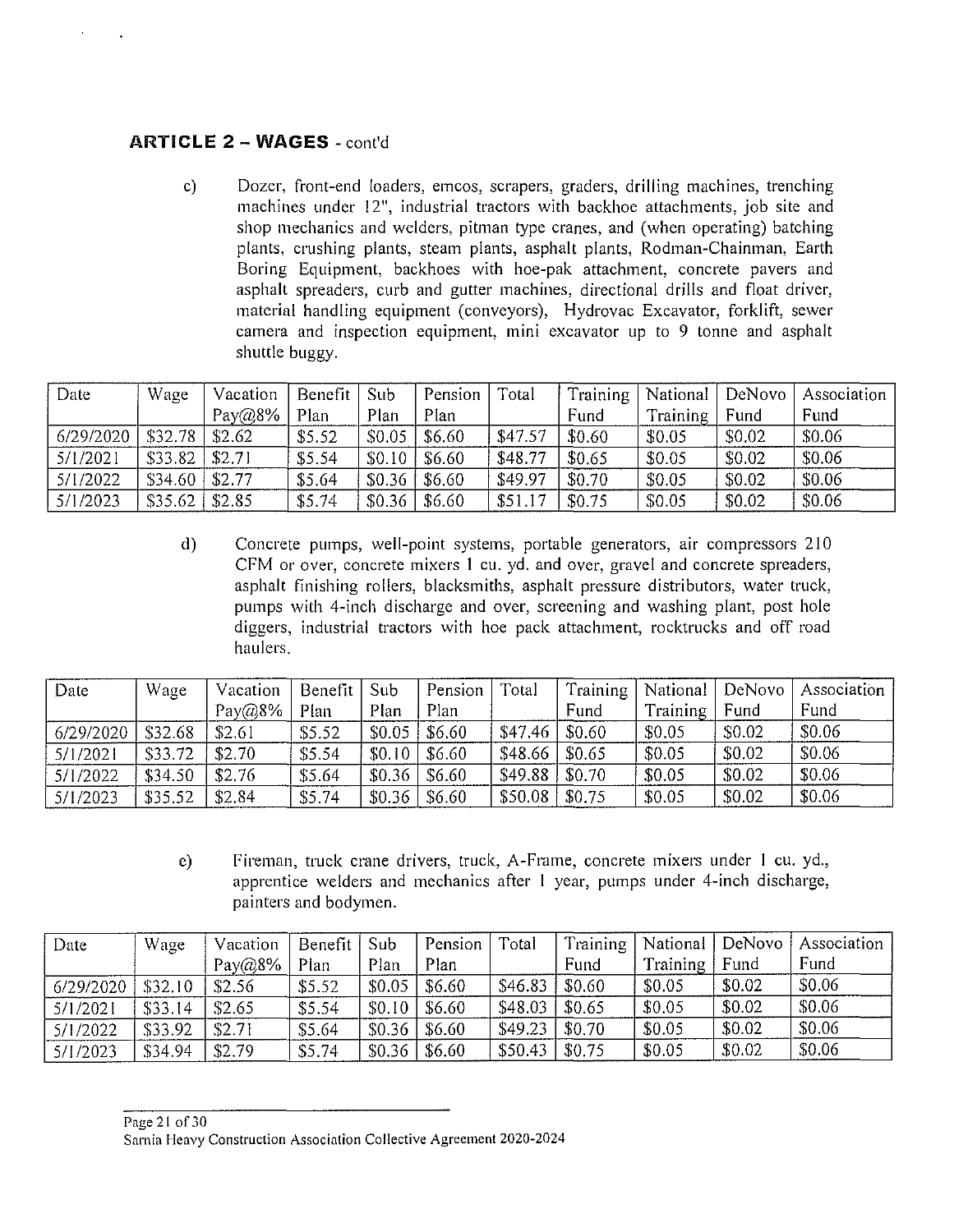#### ARTICLE 2 - WAGES - cont'd

f) First year apprentice welders and mechanics, oilers, compaction equipment including rollers (other than asphalt finishing roller), packer with blade, Rodman-Chainman with less than 6 months experience, shop helpers, skid steer loaders, Kubota type backhoe.

| Date      | Wage    | Vacation   | Benefit | Sub    | Pension              | <b>Total</b> | Training | National  | DeNovo | Association |
|-----------|---------|------------|---------|--------|----------------------|--------------|----------|-----------|--------|-------------|
|           |         | Pay $@8\%$ | Plan    | Plan   | Plan                 |              | Fund     | Training, | Fund   | Fund        |
| 6/29/2020 | \$31.91 | \$2.55     | \$5.52  | \$0.05 | \$6.60               | \$46.63      | \$0.60   | \$0.05    | \$0.02 | \$0.06      |
| 5/1/2021  | \$32.95 | \$2.64     | \$5.54  | \$0.10 | \$6.60               | \$47.83      | \$0.65   | \$0.05    | \$0.02 | \$0.06      |
| 5/1/2022  | \$33.73 | \$2.70     | \$5.64  | \$0.36 | $\frac{1}{6}$ \$6.60 | \$49.03      | \$0.70   | \$0.05    | \$0.02 | \$0.06      |
| 5/1/2023  | \$34.75 | \$2.78     | \$5.74  | \$0.36 | \$6.60               | \$50.23      | \$0.75   | \$0.05    | \$0.02 | \$0.06      |

#### ARTICLE 3 - VACATION PAY

3.1 Vacation and Statutory Holiday pay shall be paid weekly to each employee covered by this Collective Agreement, at the rate of eight percent (8%) of the gross wages earned, and income tax will be deducted weekly. It is understood and agreed that four percent (4%) of the gross wages is to be considered Vacation Pay and four percent (4%) of the gross wages is to be in lieu of Statutory Holiday Pay.

It is understood and agreed that the Statutory Holiday and Vacation Pay will not exceed eight percent (8%) of gross wages.

Once an employee has reached five (5) years of employment, Vacation and Statutory Holiday pay shall be paid at the rate of IO percent (10%) of the gross wages earned.

#### ARTICLE 4 - HEALTH PLAN AND PENSION PLAN

- 4.1 The parties hereto agree that the Employee Benefit Plans shall be jointly trusted by an equal number of trustees appointed by Employer organizations and a like number of trustees appointed by the Union.
- 4.2 Effective June 29, 2020, the amount of monies to be paid by each Employer in respect of the Health, Sub and Pension Plans shall be twelve dollars and seventeen cents (\$12.17) per hour for each hour earned by each employee in the employ of the Employer. Effective May I, 2021, this amount shall increase to twelve dollars and twenty-four cents (\$12.24) per hour for each hour earned by each employee in the employ of the Employer. Effective May l, 2022, this amount shall increase to twelve dollars and sixty cents (\$12.60) per hour for each hour earned by each employee in the employ of the Employer. Effective May 1, 2023, this amount shall increase to twelve dollars and seventy cents (\$12.70) per hour for each hour earned by each employee in the employ of the Employer.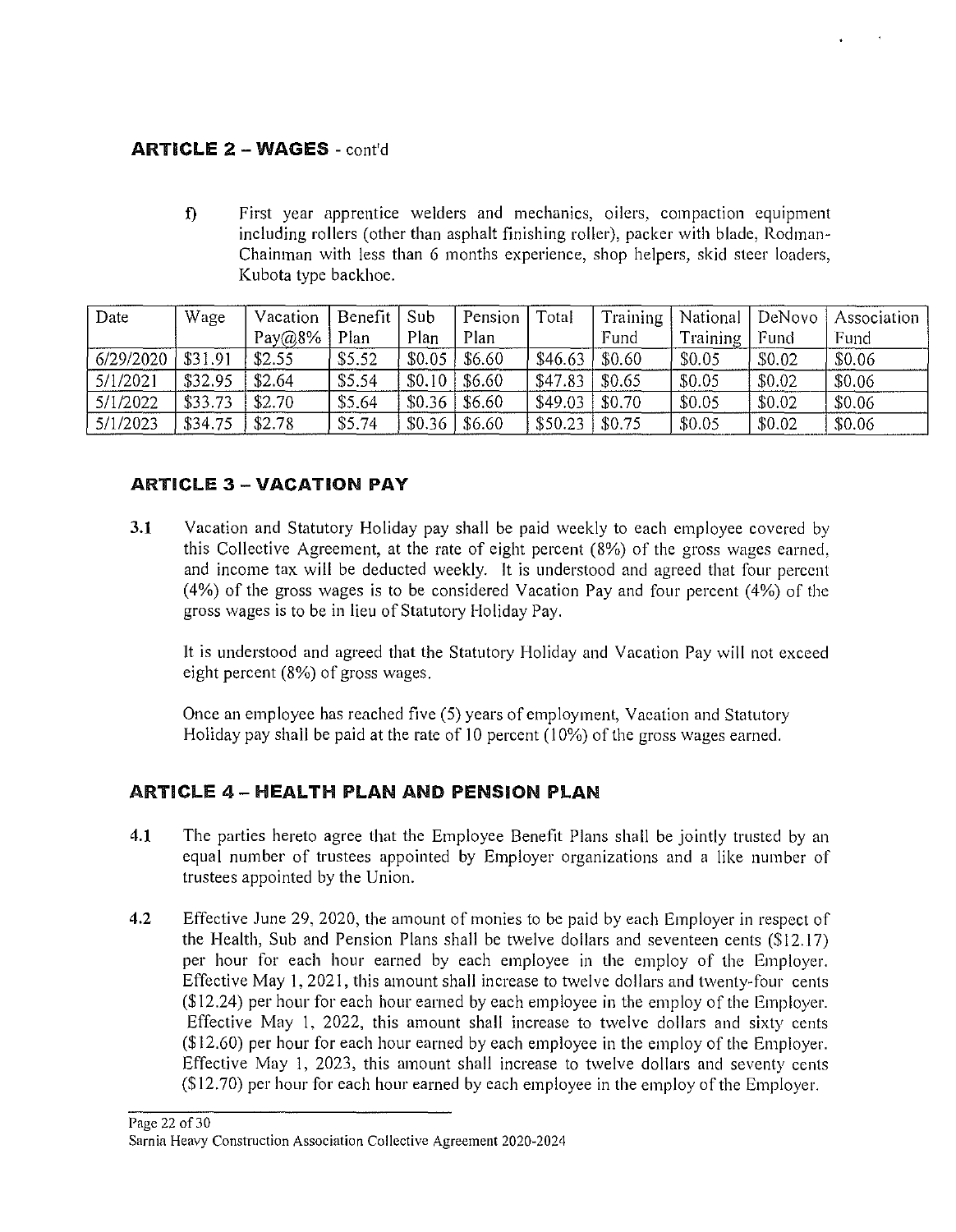#### ARTICLE 4 - **HEAL TH PLAN AND PENSION PLAN** - cont'd

- 4.3 The allocation of the contributions specified under the terms of Article 4.2 above between the International Union of Operating Engineers, Local 793 Members Life and Health Benefit Trust of Ontario and 1.U.O.E. Local 793 Members Pension Benefit Trust of Ontario shall be as mutually agreed by the Health and Pension Trustees, and shall be distributed by an independent administrator appointed by mutual agreement of the Health and Pension Trustees.
- 4.4 i) These monies shall be remitted in accordance with this Agreement and shall be remitted by the  $15<sup>th</sup>$  day of the month following the month in which the hours have been earned, together with supporting information entered on a Reporting Form as designated by the Trustees and at no time shall the contributions be paid directly to the employee.
	- **ii)** In the event an Employer fails to remit any contributions, deductions or remittances for the Health Plan, the Pension Plan, dues, fees or assessments pursuant to Article 3, l.U.O.E., Local 793 Trades Training fund pursuant to Schedule "A", Article 6, Working Dues Check-off or Employer Labour Relations Fund, by the 15th day of the month due, the Employer shall pay to the appropriate fund as liquidated damages and not as a penalty, an amount equal to three percent (3%) per month compounded monthly (42.6% per annum) for any delinquent contributions, deductions or remittances fifteen (15) days in arrears calculated from the date due, provided the Employer has received five (5) days prior written notice to correct such delinquency and has not done so.
	- iii) With reasonable cause, the Trustees may request an Employer to submit to them within a stipulated period, a certified audited statement of payroll contributions to these funds for a period not to exceed the period from the effective date of this Agreement until the date the audit takes place. Such statements shall reply to the questions submitted to the Employer by the Trustees.
	- iv) If the Employer does not submit the certified audited statement as per Article **4.4**  (iii), the Trustees may appoint an independent chartered accountant to enter upon the Employer's premises during the regular business hours to perform an audit of the Employer's records only with respect to the Employer's contributions or deductions to the required Employee Benefit Plan.
	- v) Where the Trustees appoint an auditor, the cost of the audit shall be borne by the appropriate funds or plans, but the cost of the audit shall be borne by the Employer if the Employer is found to be in deliberate violation of the Agreement. In addition, the Trustees may assess a penalty not to exceed twenty-five thousand dollars (\$25,000.00), if the audit discloses any deliberate violation.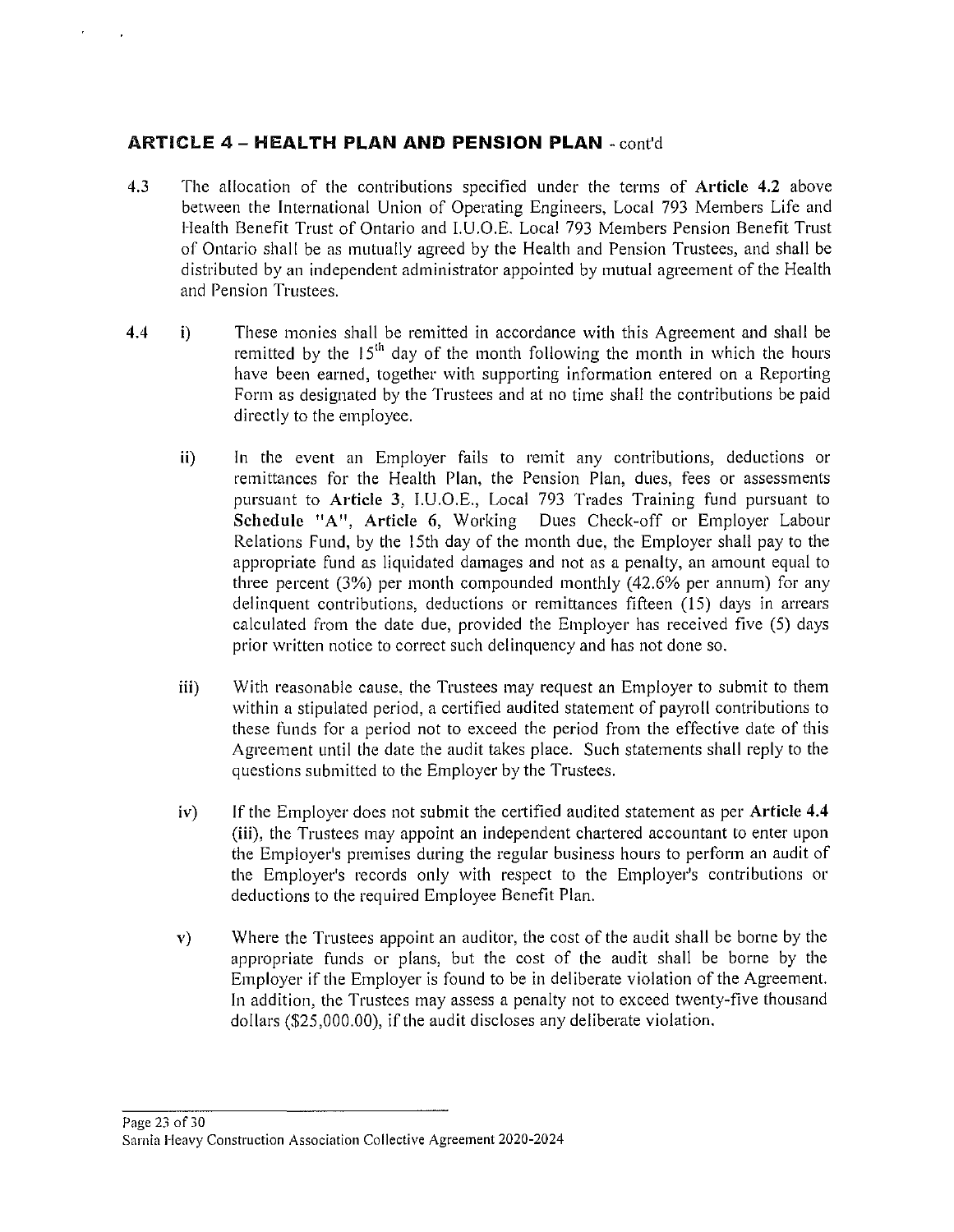#### **ARTICLE 4 - HEALTH PLAN AND PENSION PLAN - cont'd**

- 4.5 In the event such audit reveals that the Employer has failed to remit contributions in accordance with the provisions of this Agreement, the Employer shall, within five (5) days of receipt of written notice from the Trustees, remit all outstanding contributions together with any liquidated damages required under the terms of Article 4.4 (ii) above and completed supporting contribution report forms as required by the Plan.
- 4.6 i) When an Employer fails to remit all delinquent contributions the provisions of Article 4.4 (ii) shall apply and the Union, on instructions from the Trustees, shall immediately institute proceedings against the delinquent Employers under Section 133 of the Labour Relations Act of Ontario. All costs of such actions shall be borne by the appropriate plan or fund unless otherwise recoverable.
	- ii) Where the parties agree to a settlement of a delinquency and such settlement is violated by the Employer, the violation may be used by the Union as evidence [subject to Article 4.6 (iii)] at the Ontario Labour Relations Board; and Article 4.4 (ii) shall apply.
	- iii) In the event that a grievance alleging that an Employer has failed to remit the proper contributions, deductions or remittances to any Trust Fund or party as required by this Agreement, the parties agree that for the purposes of determining any issue, the following presumption shall apply:

A statement signed by a member of the Union, a business representative, a trustee or the administrator of a Trust Fund, shall be prima facie evidence of the number of hours worked by members of the Union, and of a failure to make the appropriate payments as required by this Agreement. This evidence shall establish only a rebuttable presumption and may be challenged by the Employer with proper documentary evidence.

iv) If the Ontario Labour Relations Board or a Board of Arbitration to which a grievance alleging failure to pay wages to employees or a failure to make appropriate payments to a Trust Fund or an administrator as required by this Agreement is litigated and the Board determines that an Employer has violated the Agreement, then the Ontario Labour Relations Board or the Board of Arbitration shall also require the Employer to pay all reasonable costs incurred by the Union in prosecuting the grievance including but not limited to, all legal costs on a solicitor-and-client basis, travel, meal and accommodation cost of all witness(es) and business representative(s), conduct money, cost incurred in serving a summons, any expenses incurred by the Union pursuant to Section 133(4) of the Labour Relations Act or otherwise, for the Board of Arbitration.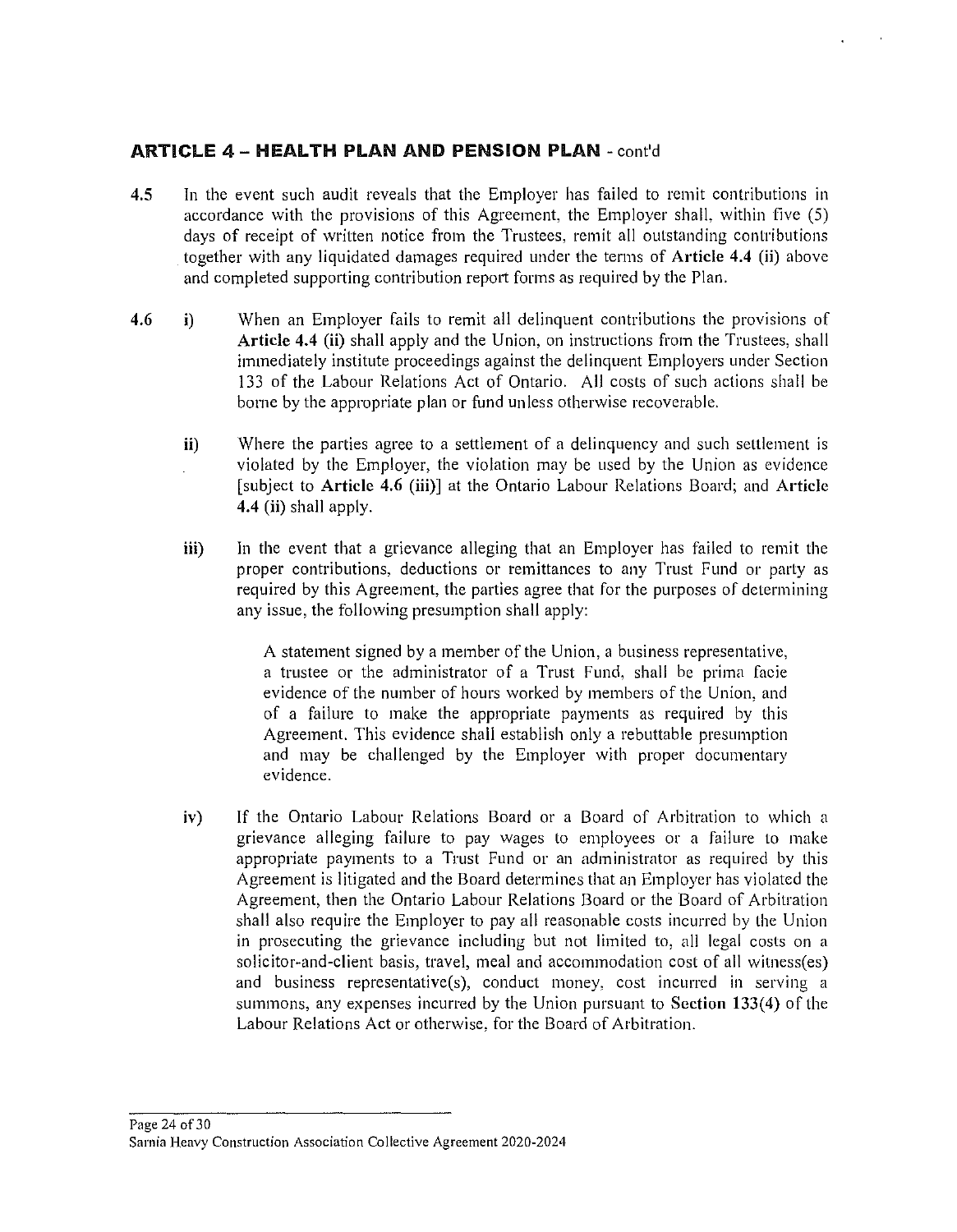#### **ARTICLE** 4 - **HEAL TH PLAN AND PENSION PLAN** - cont'd

- v) The Union may with cause require an Employer to post or secure an unconditional letter of credit or other form of security acceptable to the Union to cover any delinquencies as required by this Agreement. The maximum amount of the unconditional letter of credit or other form of security shall be the amount the Employer would be expected to contribute for a four (4) month period or twenty thousand dollars (\$20,000.00) whichever is the greater amount.
- vi) The parties recognize that the payments to the various Trust Funds as required by this Agreement are part of a total wage package. For the purposes of directors' liability to employees under the Ontario Business Corporations Act and the Canada Business Corporations Act, the wages set out in this Agreement are the total wage packages set out in Appendix "A" attached hereto.
- 4.7 Where the Union has taken prior proceedings and obtained a decision against an Employer for delinquent contributions, deductions or remittances, the Union may require the said Employer to post a cash bond, certified cheque or other form of security acceptable to the Union, not to exceed twenty thousand dollars (\$20,000.00), or an amount equal to four (4) months contributions whichever is the greater amount, to be held in trust by the Trustees for a period to be determined by the Trustees. In the event that the said Employer again becomes delinquent for contributions, deductions or remittances, the Union and/or the Trustees may apply the cash bond or certified cheque, or any portion thereof, to satisfy the delinquency and require the Employer to replenish the cash bond or certified cheque in the higher amount. In the event that the cash bond or certified cheque does not satisfy the full amount of delinquency, the Union may not take other proceedings to recover the balance.
- 4.8 If an Employer does not have any employees in his employ, he shall submit a NIL report in accordance with the provisions of Article **4.4.**
- 4.9 The Trustees of the employee benefit plan referred to in this Agreement shall promptly notify the Union of the failure by the Employer to pay any employee benefit contributions required to be made under this Agreement and which are owed under the said plans in order that the Programs Administrator of the Employee Wage Protection Program may deem that there has been an assignment of compensation under the said program in compliance with the Regulations of the Employment Standards Amendment Act, 199I in relation to the Employee Wage Protection Program.

#### $4.10$  i) Working Dues Check-Off

The Employer agrees to deduct from each employee in the bargaining unit, working dues at the rate of two percent (2%) of the total monetary package which includes the hourly rate, vacation pay, health plan and pension plan contributions for each hour earned by each employee.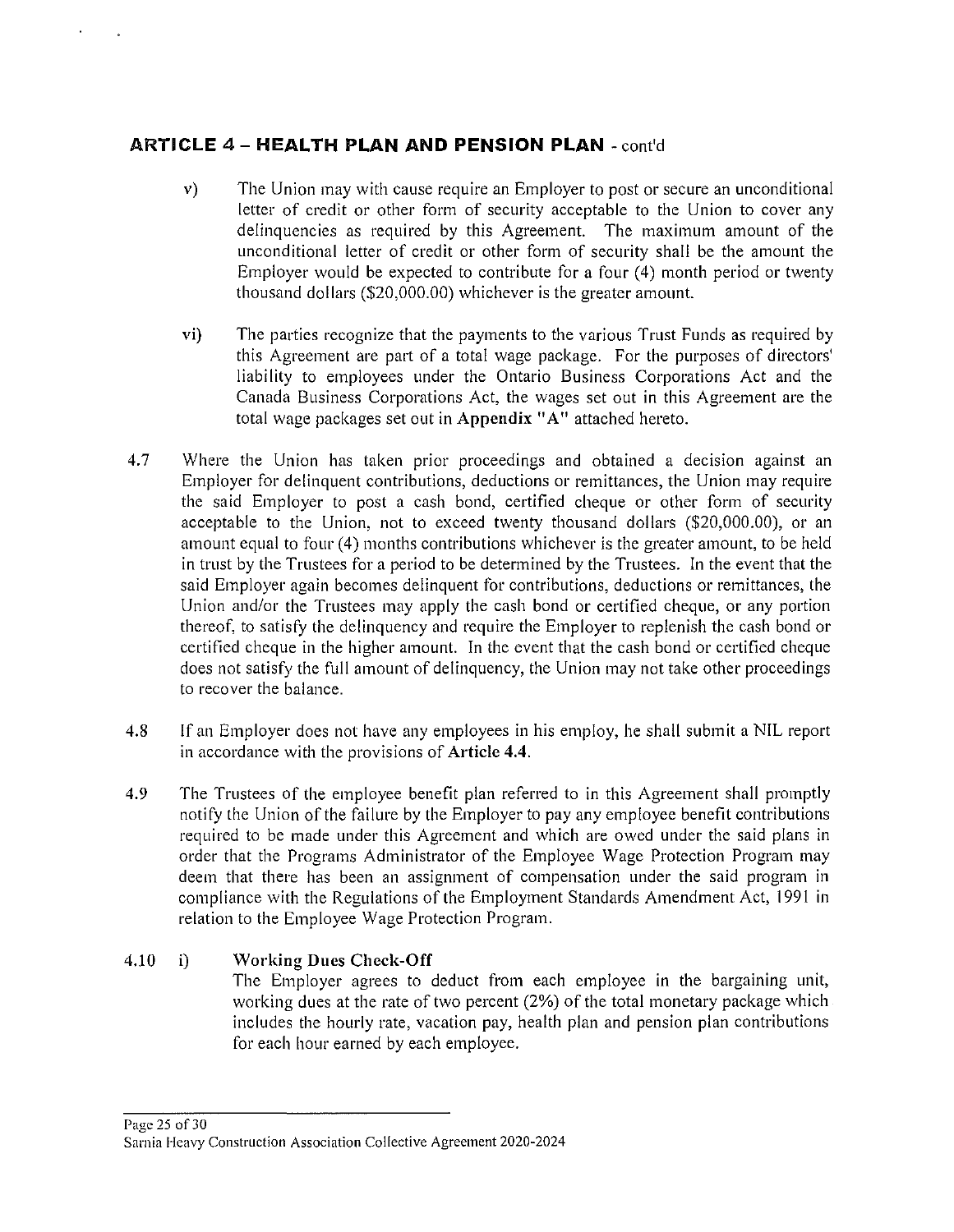#### **ARTICLE 4 - HEAL TH PLAN AND PENSION PLAN** - cont'd

#### **ii) Advancement Dues Check-Off**

The Employer shall deduct thirty-five cents (\$0.35) per hour for each hour earned by each employee covered by this Agreement for Advancement Dues. Effective May **1,** 2021, this amount shall increase to forty cents (\$0.40) per hour for each hour earned..

The Union will notify the Employer and the Sarnia Heavy Construction Association of any changes to working dues and similar deductions.

Such deductions shall be forwarded along with the remittances required under **Article 4.2** and **4.3** and supporting information shall be as required by the Trustees on the Reporting Forms.

Such deductions shall be immediately paid to the Union by the Administrator of the Plans.

The Union agrees to hold harmless and indemnify the Employers and the Sarnia Heavy Construction Association and the Trustees against any liability incurred as a result of deductions made under **Article 4.10** above.

- **4.11 i)**  Each Employer bound by this Agreement shall contribute an amount per hour, as set out in **Schedule "A",** for each hour worked by each employee covered by this Agreement as such Employer's contributions to the administrative costs of the Association.
	- **ii)** The Sarnia Heavy Construction Association will notify the Union of the applicable contribution to the Employer Industry Fund.
	- **iii)** The Employer shall remit such contributions with the other contributions under **Articles 4.2, 4.3** and **4.9** together with supporting information as required by the Trustees on the Reporting Form.
	- **iv**) Such contributions shall be immediately paid to the Local or trade Association by the Administrator of the Funds.
	- **v)** The Sarnia Heavy Construction Association agrees to hold harmless and indemnify the Union and the Trustees against any liability incurred as a result of contributions made under **Article 4.11 (i).**
- 4.12 **Employer DeNovo Treatment Centre Contribution:** Effective June 29, 2020 each Employer shall contribute two cents (\$0.02) per hour to the Health Plan for each hour earned by each Employee in his employ as a DeNovo Treatment Centre contribution, to be submitted with the Health and Pension Fund payments herein provided.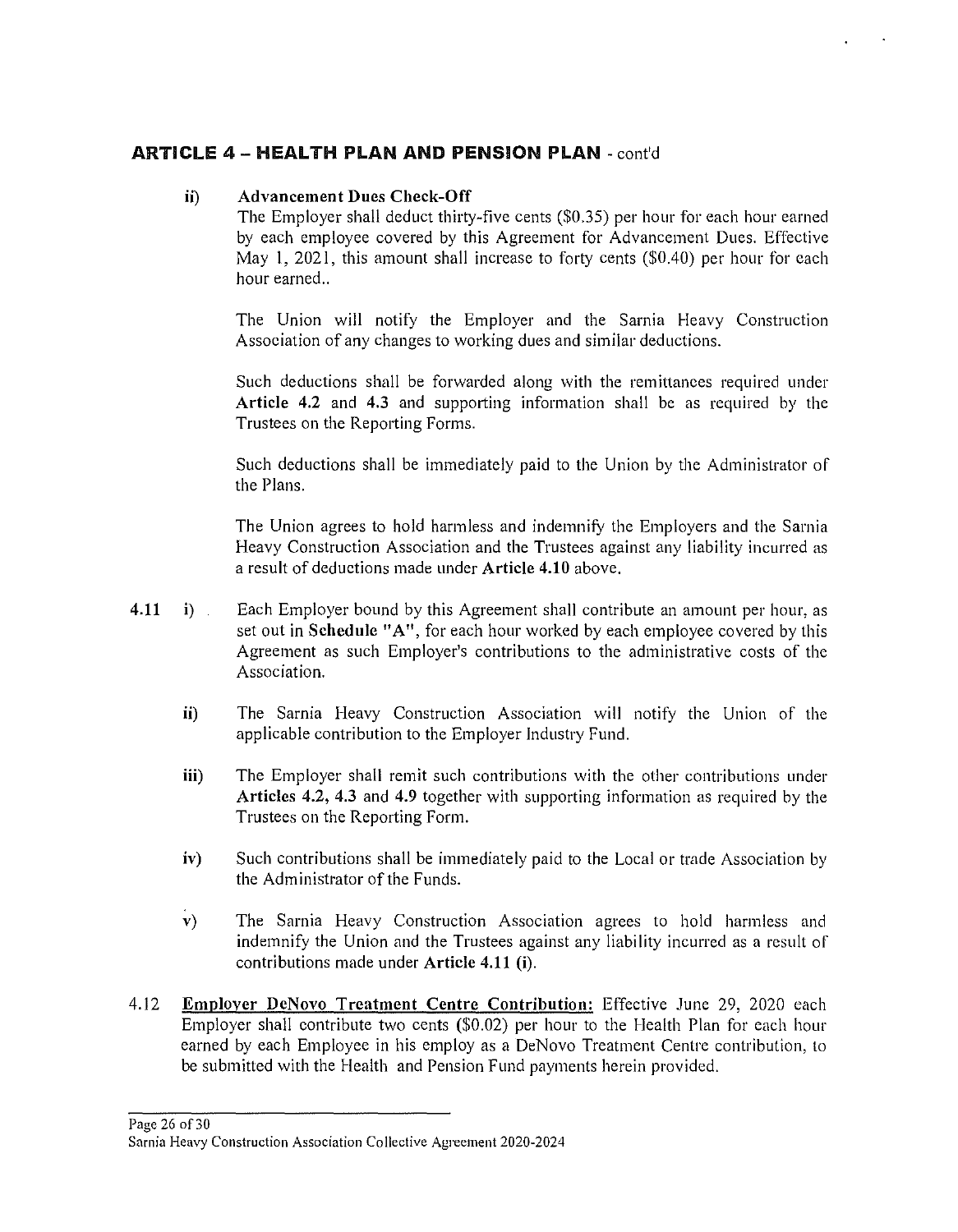#### **ARTICLE 5 - SUPPLEMENTARY UNEMPLOYMENT BENEFIT PLAN**

**5.1** The parties hereby agree to establish a Supplementary Unemployment Benefit Plan ("SUB Plan") to provide certain monetary benefits to members who become unemployed and otherwise qualify under the terms of the SUB Plan.

Effective June 29, 2020, the Employer shall contribute \$0.05 per hour earned for each employee in his/her employ. Effective May 1, 2021, the Employer shall contribute \$0.10 per hour earned for each employee in his/her employ. Effective May 1, 2022, the Employer shall contribute \$0.36 per hour earned for each employee in his/her employ.

The Parties agree the SUB Plan shall be established, managed, operated and administered solely by the Trustees of the SUB Plan and that that nothing herein shall be construed to make the Employer, or any individual contractor bound to the Collective Agreement, an insurer or provider of SUB Plan benefits. The financial obligation of the Employer and any individual contractor bound to the Collective Agreement is entirely fulfilled by making the contributions required herein.

The Parties agree any issue concerning the SUB Plan (including but not limited to eligibility to participate in, and entitlement under, the SUB Plan) shall be subject to the specific provisions of the SUB Plan. Any dispute over payment of SUB Plan benefits shall be adjusted solely between the member and the Trustees of the SUB Plan. The Employer, or any individual contractor bound to the Collective Agreement, shall not be requested or required to participate in any such dispute.

The Union agrees to save harmless and indemnify the Employer, and any individual contractor bound to the Collective Agreement, from and against a claim, charge, tax, penalty or demand which may be made by the Canada Revenue Agency regarding the obligation to pay income tax, a charge, a tax, or a penalty under any law including, but not limited to, the *Income Tax Act (Canada),* in respect of any amount paid to a member under the SUB Plan, and in respect of any claim, charge, tax or penalty which may be made on behalf of or related to the Employment Insurance Commission and Canada Pension Commission or any other government agency or commission under the applicable statutes and regulations with respect to any amount paid to a member under the SUB Plan.

## **ARTICLE 6 - IUOE LOCAL 793 TRAINING FUND**

6.1 The Employer shall contribute sixty cents (\$0.60) per hour for each hour earned by each Operating Engineer in his employ, to be submitted with the Pension and Benefit Plan payments herein provided. Such contributions shall be immediately paid by the administrator to the l.U.O.E. Local 793 Trades Training Fund.

Effective May 1<sup>st</sup>, 2021, this amount shall increase to sixty-five cents (\$0.65) per hour for each hour earned.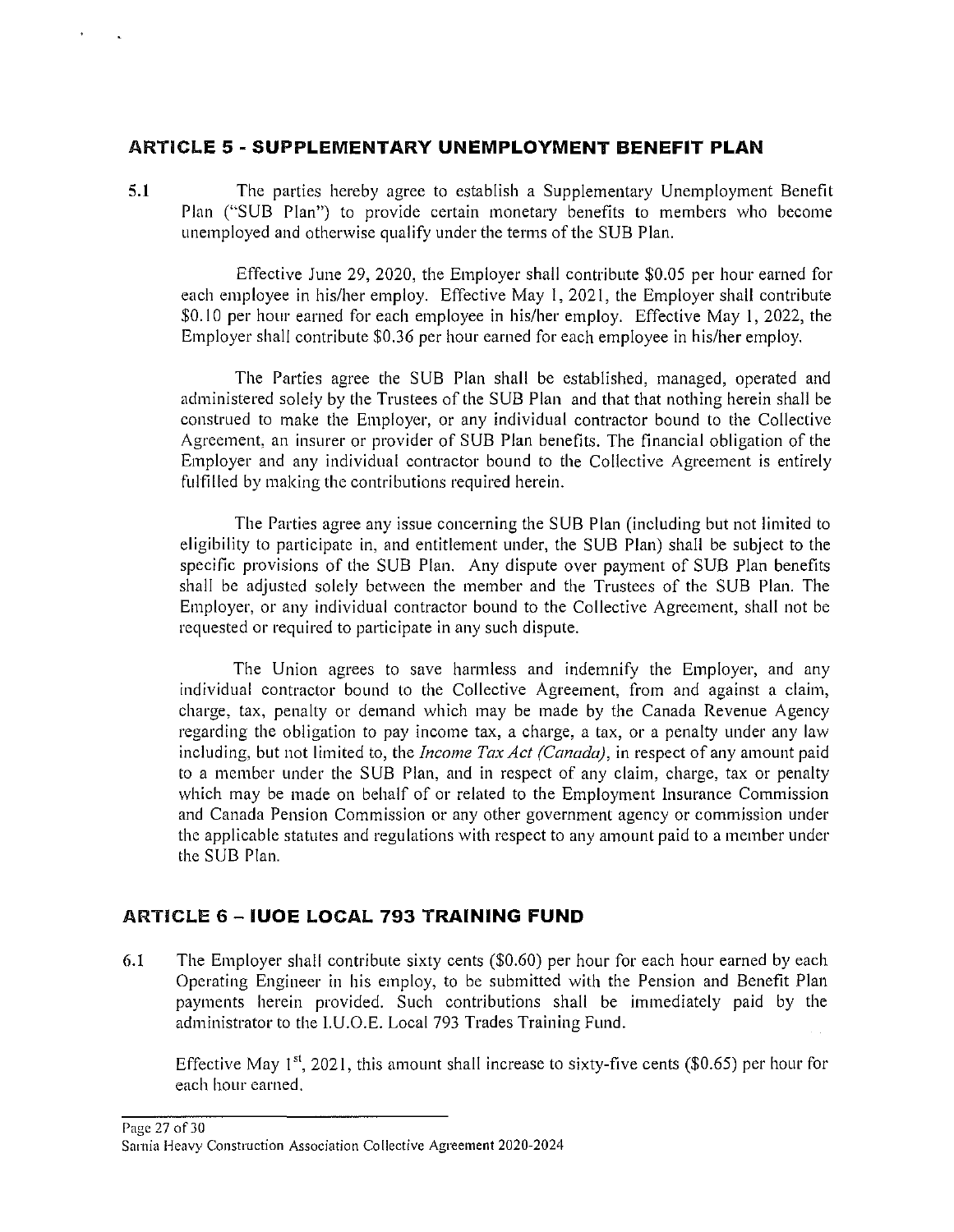#### ARTICLE 5 - IUOE LOCAL 793 TRAINING FUND - cont'd

Effective May  $1^{st}$ , 2022, this amount shall increase to seventy cents (\$0.70) per hour for each hour earned.

Effective May  $1^{st}$ , 2023, this amount shall increase to seventy-five cents (\$0.75) per hour for each hour earned.

6.2 Each Employer shall contribute Five Cents (\$0.05) per hour to the National Training Fund for each hour earned by each employee in his employ, to be submitted with the Pension and Health Fund payments herein provided for the purpose of developing and implementing programs established by the National Training Fund.

#### 6.3 Heavy Equipment Apprentices

The Employer, Union and Apprentice shall be bound by the provisions of the Heavy Equipment Apprenticeship Program or any revisions thereto.

The ratio of apprentices shall be one for the first seven (7) Journeyman Operating Engineers employed by the Employer. The second apprentice shall be employed when twenty (20) Journeyman Operating Engineers are employed. For each additional ten (10) Journeymen Operating Engineers employed, an additional apprentice shall be employed.

#### 6.4 Recall of Apprentices

Apprentices laid off due to a lack of work may be recalled by their respective Employer, through the Union District Office, at any time during any one year period provided the Apprentice was employed by the Employer for more than ninety (90) working days and is available for work.

#### 6.5 Terms and Wages

The apprentice will be paid fifty percent (50%) of Article 2.2(a) for seven hundred fifty (750) hours worked. Then they will be paid sixty percent (60%) of Article  $2.2(a)$  for an additional seven hundred fifty (750) hours worked. Then they will be paid seventy-five percent (75%) of **Article 2.2(a)** for an additional seven hundred fifty (750) hours worked. These hours will accumulate for all Employers that the apprentice has worked for until completion of the apprenticeship at which time the apprentice will become a Journeyman and be paid the appropriate rate of pay. All other conditions of the Agreement shall apply to the apprentice including pension, benefits, training fund, etc.

- 6.6 It is understood and agreed that no employee will receive a reduction in wages or other benefits because of the introduction of this Apprenticeship Program.
- 6.7 All cranes 100 ton and up (manufacturers rating) will be manned by a licensed Crane Operator and a Craning Apprentice. All conditions of the Provincial Collective Agreement regarding Craning Apprentices will apply. This clause will only apply to bridge, tunnel and dam projects.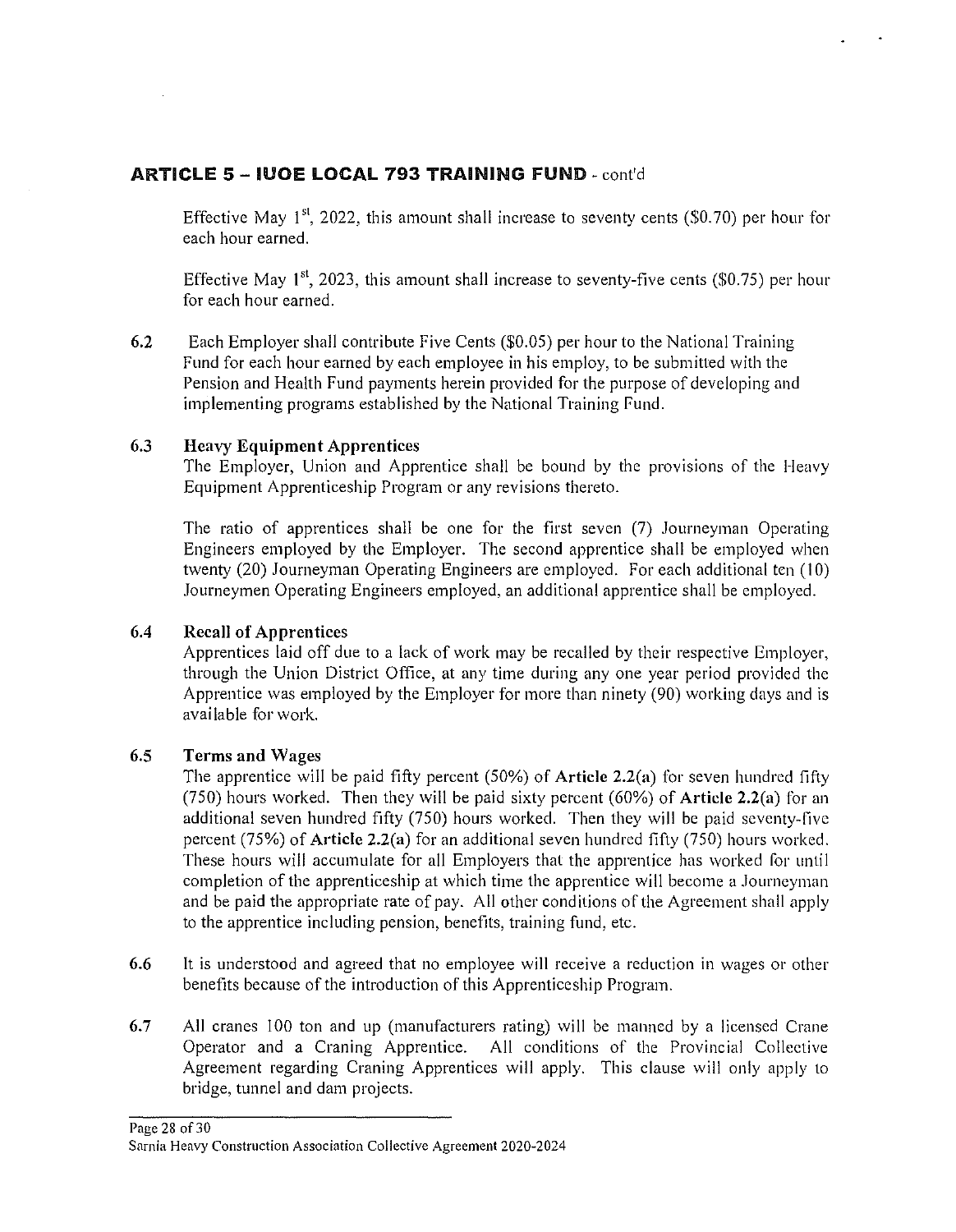## **ARTICLE 7 - OWNER-OPERATORS**

- 7.1 Owner-Operators who perform work covered by this Agreement shall be signatory to an agreement with the Union and shall also be:
	- i) a member in good standing of the Union; and
	- ii) in good standing on contributions under the Health Plan, Pension Plan, and for Working Dues, as required by this Agreement.

If the Union advises an Employer bound by this Agreement, that an Owner-Operator engaged by such Employer is in violation of this Article, the Employer shall, within twenty-four (24) hours, replace such Owner-Operator.

#### **ARTICLE 8 - CONTRACTORS FUND**

8.1 Each Employer bound by this Agreement shall contribute six cents (\$0.06) per hour for each hour paid, covered by this Agreement, to the Sarnia Heavy Construction Association Contractors Fund established by the signatory Contractors and such contributions will be based on the hours reported for welfare and pension contributions. Such remittance shall be directed to: Sarnia Heavy Construction Association, P.O. Box 502, Sarnia, Ontario, N7T 7J4.